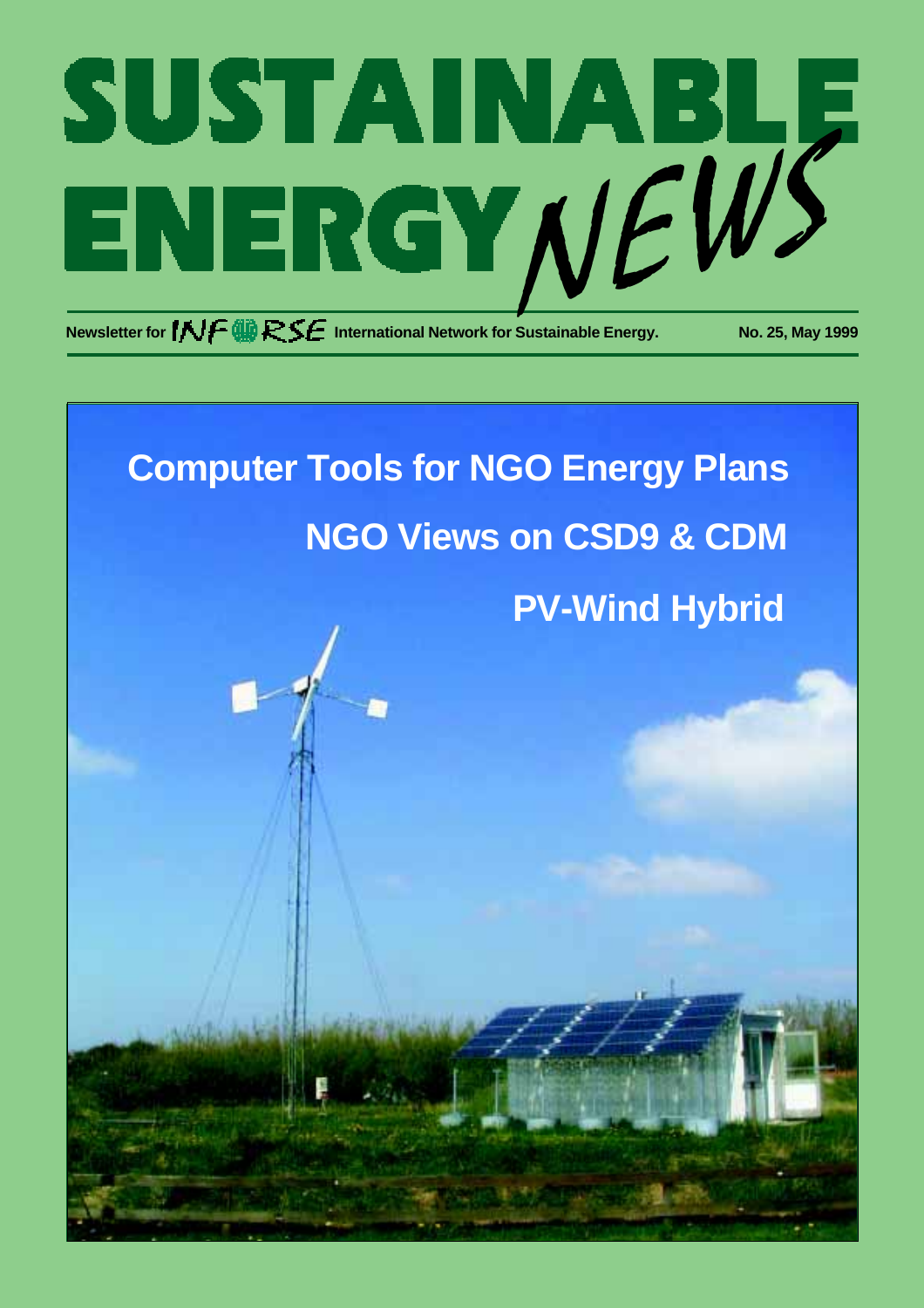**Sustainable Energy News ISSN 0908 - 4134 Published by:**



**INFORSE Secretariat:** *P.O. Box 2059, DK-1013 Copenhagen K, Denmark. Ph: +45-33-121307 Fax:+45-33-121308 E-mail: inforse@inforse.dk http: //www.inforse.dk/*

#### **International Network for Sustainable Energy (INFORSE)**

*is a worldwide NGO network formed at the Global Forum in Rio de Janeiro, Brazil, June 1992.*

#### **Editorial Address**

*Sustainable Energy News Gl. Kirkevej 56, DK-8530 Hjortshøj, Denmark. Ph: +45-86-227000 Fax: +45-86-227096 E-mail: ove@inforse.dk http://www.inforse.dk/*

#### **Editors:**

*Gunnar Boye Olesen Judit Szoleczky Michael Kvetny Lars Yde (technical editor) Marie Bille (text advice)*

#### **Advisory Board:**

*Stephen Karekezi, FWD, Kenya Masse Lo, ENDA, Senegal Raymond Myles, India Emil Bedi, FAE, Slovakia Emilio La Rovere, LIMA, Brazil Roque Pedace, Rejima, Argentina*

**Deadline for next issue:** *15.07.99* **Next issue:** *August 1999*

*The newsletter is quarterly. Feel free to use the information, but please state the source.*

**Annual subscription rate:** *DKK 150 (approx. US\$ 25). Plus bank cost at check : DKK 50 (approx. US\$ 10). The newsletter is free of charge*

**Sustainable Energy News is sponsored by:** *Forum for Energy & Development (FED), Denmark.*

*to NGOs as long as possible.*

*Photo on the front page: A mobile PV-Wind hybrid system developed by the Folkecenter for Renewable Energy in Denmark. See article on pages 10-11. Photo by Folkecenter, Denmark.*

# **Climate Change & Sustainable Development**

# **Possibilities & Pitfalls**



The negotiations currently taking place under the Climate Change Convention (UNFCCC) are devoting much attention to the flexible mechanisms agreed to at the 1997 meeting in Kyoto of the Parties to the Convention. The Kyoto Protocol outlines a Clean Development Mechanism (CDM) which is to allow industrialized countries - Annex I countries - to achieve part of their reduction of greenhouse gas emissions through projects in developing countries. These projects must also contribute to the sustainable development of the country hosting the project. This prospect of additional transfers of technology makes the CDM attractive to developing countries.

So far, the main focus in the negotiations on the CDM has been on certifying emission reductions, the ability to trade them etc. *However, there is reason to be concerned about the missing focus of attention on ensuring that CDM projects will in fact be sustainable and contribute to host country development.* Developing countries are sensitive to any interference with their national decision making, while the industrialized Annex I countries focus mainly on emission reductions and are not inclined to provoke any controversies over the issue.

*The result may turn out to be that no real tools are put in place to secure that CDM projects are sustainable and contribute to development*. Consequently, all sorts of projects with major negative side effects such as nuclear plants and large dams - may end up being eligible for CDM funding if only

the host government approves them. And there would be no way to ensure that most CDM funding supports the (renewable) energy technologies of tomorrow.

*Many developing countries will find themselves in a relatively weak position when negotiating with potential foreign investors.* Missing capacity may lead them to enter into project agreements that turn out to be far from ideal from their perspective. Furthermore, competition to attract investments may drive host countries to sacrifice national priorities. This could result in a downward spiral of "sustainability dumping".

When addressing these problems, focus should be on enhancing the capacity of non-Annex I countries to formulate national strategies and to implement them in concrete projects. Civil society and other national stakeholders should be actively engaged in these processes. Furthermore, environmental and social impact assessments should be built into project design and into the verification process that every CDM project will be going through. It should also be verified that projects do not violate other conventions, such as those on biodiversity and desertification.

It should be obvious that North and South share a common interest in developing a CDM that makes real and long-term contributions to sustainable development while eliminating pitfalls.

Please read further on INFORSE's concerns on page no. 4.

Arupa Gol

 Asger Garnak INFORSE Secretariat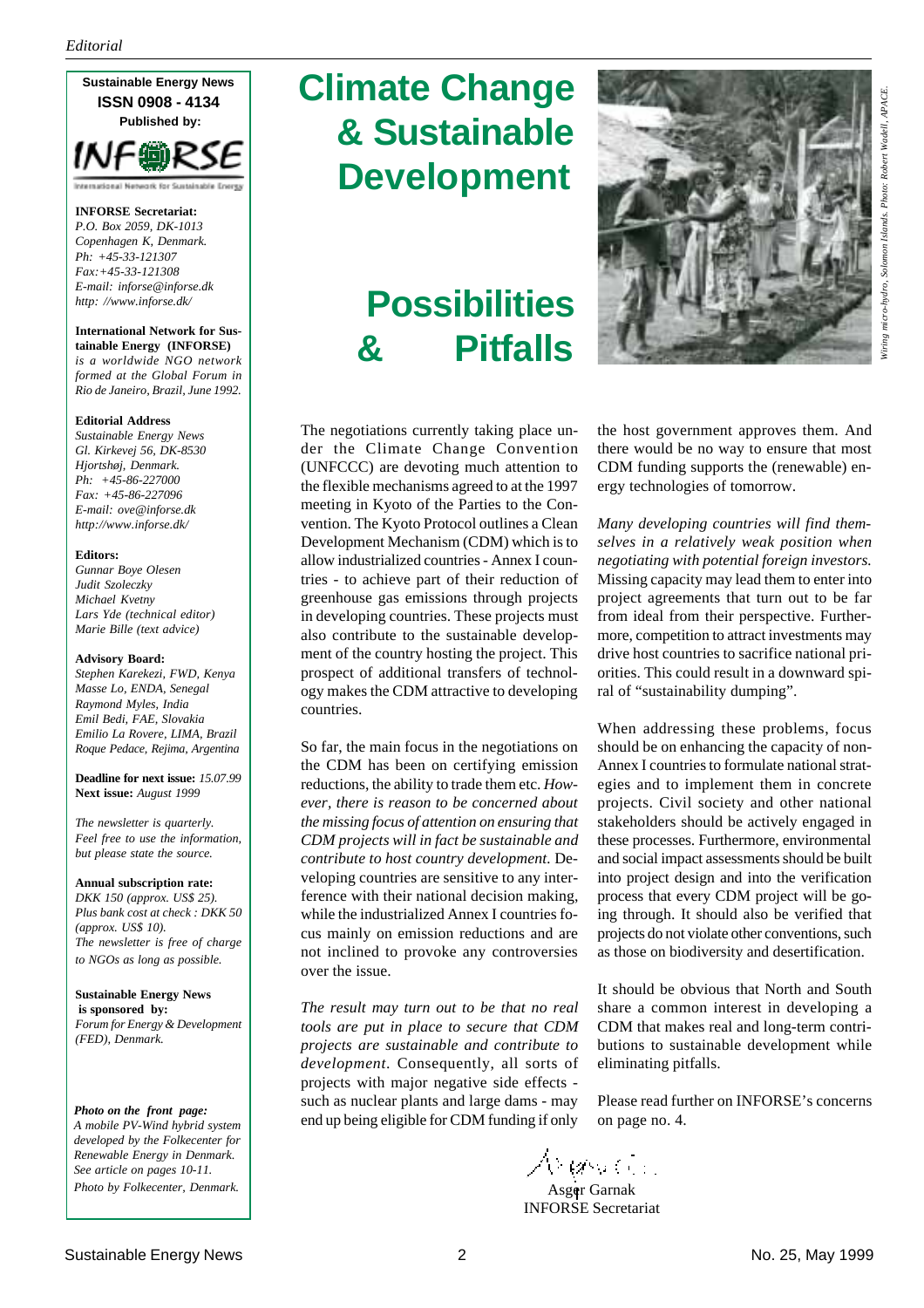## **Official CSD 9 Preparations - Slow Start**

The 7th meeting of the Commission on Sustainable Development (CSD 7 April 1999) adopted a resolution establishing an ad hoc open-ended intergovernmental group of experts on energy and sustainable development to undertake preparations for CSD 9 (in 2001, with energy as the main topic). The first one-week session of the group will be held for immediately before or after the CSD's intersessional meeting in February 2000. The group will then report to the CSD 8 in April 2000. With this decision, CSD followed the program of action adopted by the UN General Assembly at its special session in 1997 (UNGASS).

The group will be led by a 5-member bureau, with representatives from each of the regional groups of the UN (OECD countries, Eastern Europe, Latin America, Africa and Asia). The bureau will include two co-chairs, one from a developing country and one from a developed country. Iran was selected as the developing country co-chair. Austria and Norway are both interested in acting as the developed country co-chair, but since neither is an elected member of the CSD, it is not clear whether either one will be allowed to serve. This resulted in some bureaucratic problems which have delayed the appointment of the developed-country co-chair at least until August. This, in turn, delays the work of the bureau.

#### **Uphill Struggle?**

NGOs are disappointed that preparations are likely to be delayed until the co-chair issue is sorted out and that the substantive agenda for the first meeting was not even discussed at the CSD meeting. Another concern of NGOs is that if two of the main oil-producing countries (Iran and Norway) were to be chairs of the committee, interest for fossil fuel alternatives would not be great, and it could be an uphill struggle to get any substantive proposals adopted by the committee.

The CSD resolution encouraged the participation of NGOs. The participation of NGOs will follow the same rules that apply for CSD meetings, where e.g. INFORSE has general access.

*Austrian "Do it Yourself" solar collectors is one of the large-scale success stories included in the INFORSE papers. Photo by: Solarprojekt Mostviertel (Purgstall) and ÖAR-Energieberatung.*

#### **CSD Energy Caucus**

The CSD Energy Caucus is a an open forum for discussions among NGOs about energy in relation to CSD. It has just extended its activities with a website and an e-mail list. You can sign up on the list via the internet (see below in the box).

#### **INFORSE: NGO Visions on Large-Scale Implementation and NGO involvement**

In cooperation with World Watch Institute, INFORSE has started development of NGO visions to use in the CSD9 process. For each world region, a paper is written on *large-scale successes with sustainable energy*, and how NGO experience can contribute to this. (See also http:// www.inforse.dk.) The aim is to develop a comprehensive material for the CSD9 and its preparatory expert group on the need for integration of sustainable energy in other sectors, the scope for large-scale implementation of sustainable energy in the 21th century, and the crucial roles of NGOs in this process.

*Information: CSD Energy Caucus, Gail Karlsson, e-mail: gkarlsson@igc.org, and INFORSE (See page no. 2).*

#### **NGO-involvement, How?**

- Join the CSD energy caucus e-mail list: energy-csd@egroups.com, and visit the lists' website http:// www.egroups.com/list/energy-csd.
- Join the work of INFORSE to develop NGO material to CSD9: contact the INFORSE Secretariat, att. Michael Kvetny.
- Propose a good candidate from your country to its official seat in CSD9 preparatory committee, and from your region to its bureau.
- Follow the national preparations.



## **New Wind Record**

**In 1998, about 2,590 MW of new wind power capacity was installed worldwide. This is 66% more than the previous record year, 1997.**



The total worldwide capacity reached 10,000 MW by the end of 1998 from some 38,500 wind turbines installed during the past 19 years. These wind turbines will produce about 20 TWh/yr - corresponding to 0.15% of the worlds total demand for electricity today. In 1998, half of the capacity was installed in 3 countries: Germany, Denmark and Spain.

*Information: BTM Consult Press Release 22.04.99, http://www.btm.dk.*

## **New Alliance for Cogeneration**

A new worldwide coalition for cogeneration for heat and power was formed in end of 1998. This new "International Cogeneration Alliance" (ICA) launched in February a blueprint for the power industry asking for further steps to promote the shift from centralised to localised power production.

ICA is a trade association for cogeneration and local power production industries. It promotes competitive energy markets, and unlike many environmental organisations it supports the "flexibility mechanisms" (Emissions trading, joint implementation etc.) of the Kyoto Protocol. It does this under the condition that these are well-designed and effective.

*More information: ICA, rue Gulledelle 98, 1200 Brussels, Belgium. Ph:+32-2-7722611, fax:+32-2-7722508 e-mail:ica@mailandnews.com, http://www.localpower.com.*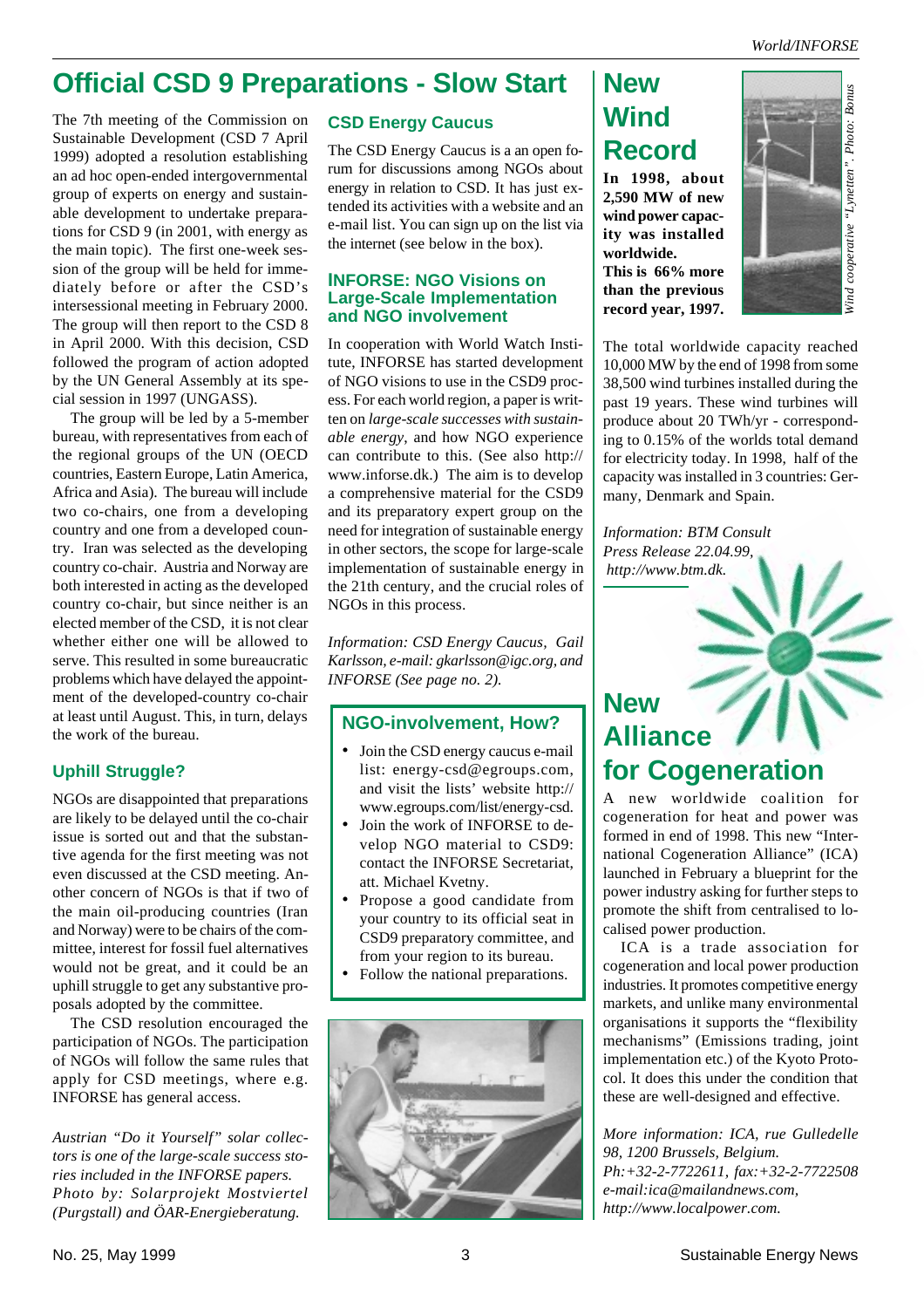## **CDM: A Pro-active Approach to Sustainable Development**

*By Asger Garnak, FED/INFORSE*

#### **A purely market-based CDM may lead to "sustainable dumping".**

#### **However, a number of measures can be taken to ensure that CDM projects really will contribute to sustainable development**

*See also Editorial on page no. 2.*

One of the two main objectives of the Clean Development Mechanism (CDM) is to contribute to sustainable development in the developing countries (non-Annex I countries.) It follows from this that CDM projects must be acceptable to the host country and in line with the country's priorities and criteria for sustainable development.

The question arises whether the contribution to sustainable development of a CDM project should simply be left to market forces and be negotiated as part of a bilateral agreement between the industrialised country (Annex I country) investor and the host country. There are several reasons why in many cases this will not be sufficient. Thus, supportive initiatives should be taken to ensure that CDM projects contribute to sustainable development:

1.) Many host countries will find themselves in a relatively weak position when negotiating with potential foreign investors that are in possession of more information to assess impacts, both in terms of costs and benefits of a given project. Experience from the AIJ (Activities Implemented Jointly) pilot phase confirms that lack of capacity on the part of host countries is often seen as a serious constraint and may lead host countries to enter into project agreements that turn out to be far from ideal from their perspective.

2.) In the absence of guidance and standards regarding sustainability, a market-based CDM may drive host countries to sacrifice national priorities regarding sustainability and development as they compete for CDM investment. This could result in a downward spiral of "sustainability dumping" which would be in the interest of no party. This perspective is of particular relevance to the least developed countries (LDCs), which are likely to find it more difficult to attract foreign CDM investment.



Drawing: Rustan Vania/CSE

RIGHT! NOW CLEAN IT UP:

3.) It would be tragic to see CDM projects implemented that have serious negative social or environmental side effects or fail to contribute substantially to the host country's development. If horror scenarios were to materialize, such as large hydropower dams flooding valuable tropical forest and displacing large numbers of indigenous people, the whole CDM would be compromised.

#### **Recommendations**

1.) Host country capacity building is at the core of efforts to ensure that CDM projects contribute to sustainable development. Host countries should be supported in developing and implementing a structured process of defining national sustainable development priorities and strategies in relation to CDM. LDCs should receive special support for this process, which should be open and participatory and involve all relevant national stakeholders.

2.) Non-Annex I countries - in particular LDCs - should be supported in building capacity that will enable host country actors to take part in project identification, negotiation, and monitoring. Project appraisal and approval processes should be put in place that help to ensure that host country benefits from CDM projects are maximized while adverse effects are averted. These processes, too, should be open and participatory, involving local communities affected by the projects.

3.) It is often assumed that sustainability is too vague a concept to be included in a verification and certification process. However, experience shows that it can be done relatively easily. The ILUMEX verification pilot project serves as a good example of this. In that project, verification is based on previous work on sustainable development indicators and cooperation with the host government. The methodology does not aim at quantifying sustainability, but it ensures that development is moving in the right direction and that adverse impacts are identified and minimized. The certifying company for the project recommends that for future CDM projects such a methodology be built into the project design, monitoring, and verification process. The process should help to ensure that CDM projects are not inferior in terms of social and environmental sustainability to projects carried out by UN agencies.

4.) The foreign investor company developing projects in a non-Annex I country has a special responsibility for its actions in the host country, as these will often have important consequences for essential infrastructure development within the country. Annex I investors should therefore be required to adhere to a reasonable code of conduct guiding transnational companies operating abroad in countries that often have limited capacity to monitor foreign investors. Reference can be made to the code of conduct developed by the OECD or the work that has previously been done on drafting a UN Code of Conduct for Transnational Companies.

5.) It is important that coherence among the various UN conventions on sustainable development and environment is sustained. In order to ensure this, the validation and verification process should establish that the project does not violate either sponsor or host country commitments to sustainable development as laid down in international conventions and agreements.

6.) Finally, an indicative list of eligible projects would help facilitate that the bulk of CDM funding is directed toward the energy technologies of tomorrow, i.e. cutting-edge energy efficiency and renewable energy. CDM projects should not provide non-Annex I countries with technologies that only represent marginal improvements over obsolete fossil fuel technologies. Nuclear energy should not be included in such a list either, as it is a clearly unsustainable source of energy.

*More information:*

*Forum for Energy and Development (FED)/ INFORSE Secretariat, P.O. Box 2059, 1301 Copenhagen K, Denmark. Ph: +45 33121307, fax: +45 33121308, e-mail: inforse@inforse.dk. or UNFCCC, http://www.unfccc.de/. The article was an input paper for a UNFCCC Workshop in Bonn, April 1999.*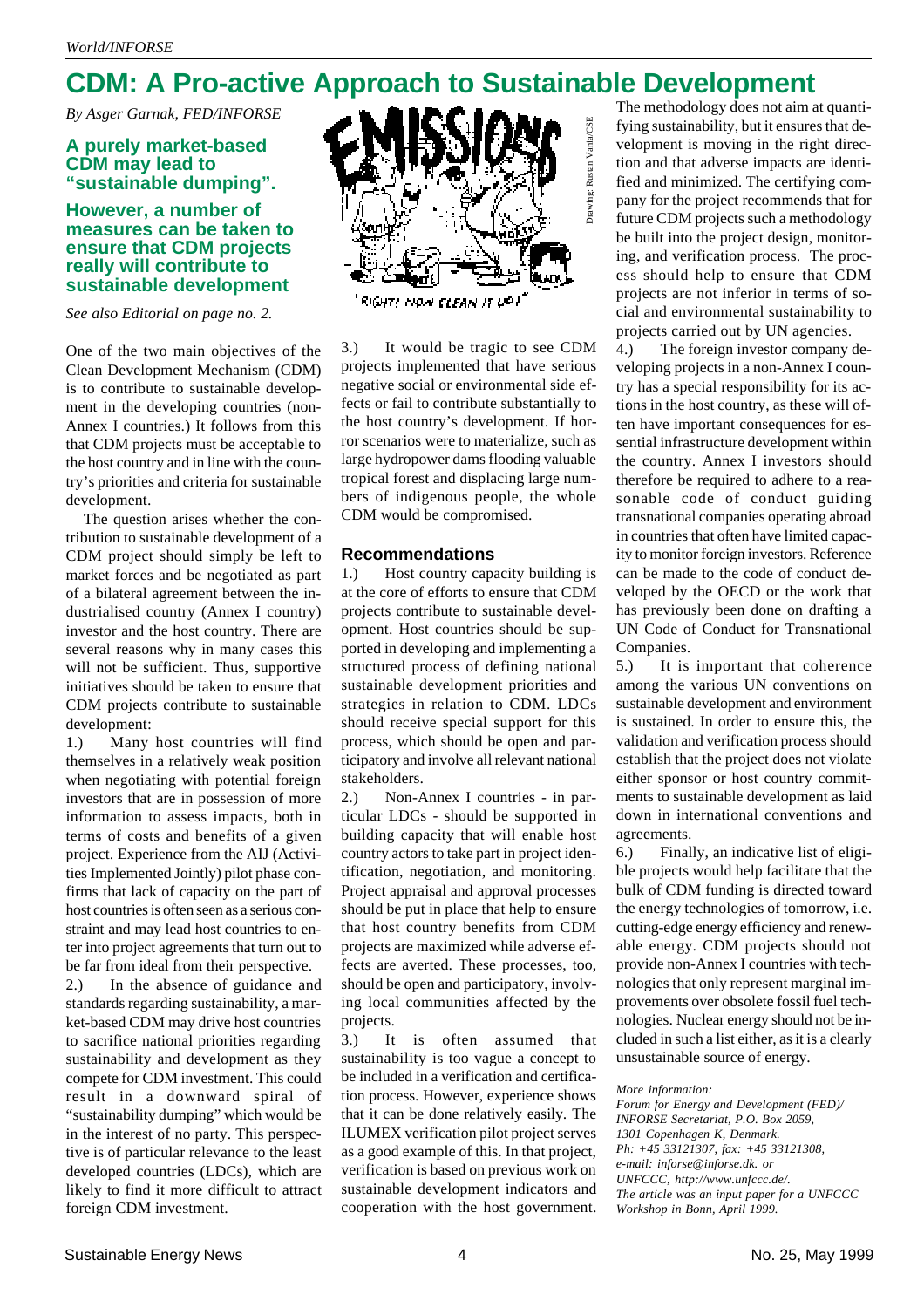#### **European Energy Conservation Activities**

For the Environmental Ministers Conference in Århus, June 1998, a guideline was made for energy conservation in Europe. The ministers further decided to take various actions to increase energy efficiency in Europe (see Sust. Energy News 21 and 22). While it is up to each country to use the guidelines, a follow-up of common actions is under way in several international fora. The UN-ECE committees on environmental policy and on sustainable energy are both discussing follow-up. The issue is also discussed as part of the work on the energy efficiency protocol for the European Energy Charter.

From NGO-side, INFORSE-Europe and the Energy and Climate Working Group of the ECO-Forum will follow the activities. We will:

- follow the UN-ECE work including the Environmental Committee meeting on September 20-24 and the Sustainable Energy Committee meeting in November, both in Geneva.
- follow the international working group on the Energy Charter Protocol from its first meeting, June 10-11 in Brussels
- evaluate the effects and opportunities of these international activities
- develop NGO follow-up activities, e.g. NGO-based evaluations of progress, NGO-proposals for activities

The members of the Energy and Climate Group and INFORSE-Europe will receive further information by email in May. *More information: INFORSE-Europe, e-mail: ove@inforse.dk*



*Collections of success stories was one of the NGO contributions to the European Energy Conservation Initiative in 1998. The publication is available at INFORSE-Europe. Address: Gl. Kirkevej 56, 8530 Hjortshøj, Denmark. fax: +45-86227096, e-mail:ove@inforse.dk, http://www.zpok2.hu/inforse.*

#### **EU Discussion on Renewables**

The EU Commission is considering a directive on renewable energy in the open electricity market. After a long consideration period, it published a working paper in April, *"Electricity from Renewable Energy Sources and the Internal Electricity Market"*. The paper favours "marketbased" systems for support of renewable energy, e.g. the English NFFO (Non-Fossil-Fuel Obligation), rather than a system with fixed tariff(s) for purchase of renewable energy electricity, as in Germany, Spain and Denmark.

Several environmental NGOs find that EU-action is needed to support renewable energy to achieve EU climate goals. But a number of renewable energy proponents prefer no EU initiative rather than a directive that will abandon the fixed tariff systems that have proven very successful in promoting renewable energy. *Information: INFORSE-Europe and EU-web site http://www.europa.eu.int.*

#### **EU Campaign for Renewable Energy "Take Off"**

The EU Commission is planning a "Takeoff" campaign for renewable energy. This will be one of the tools to achieve the goal of 12% renewable energy by 2010 that was included in the EU White Paper on renewable energy from 1997. The Commission invites all interested parties to take part, but no budget-line directly supports the activities from EU. On the other hand, activities could be supported by the EU ALTENER program as well as the new 5th Framework Program for Research and Technical Development. Within this framework, the JOULE program and the new program for Clean and Efficient Energy Use (replacing the previous THERMIE) has increased budgets for renewable energy.

*Source: EU Commission DG17.*



*'Biomass to Fuel 10,000 MW Electric Power' is one of the proposals. Photo: biopress/T.Skøtt*

#### **Jobs and CO. Reductions in the Building Sector**

900,000 jobs could be created in the construction sector in EU via existing and affordable energy efficiency measures. This would contribute to increasing employment in EU and be a valuable in helping countries meet their  $\mathrm{CO}_2$  reduction targets. This is the message of a statement by the European Construction Forum (ECF) and the European Alliance for Energy Efficiency in Buildings (EuroACE). The associations have identified the current lack of regulatory and fiscal coherence in the EU as a major barrier.

*Source: ECF (statement 11.03.99) c/o FIEC, 66 Ave. Louise, 1050 Brussels, Belgium.*

*e-mail:fiec-bru@enter.org, Ph:+32-2-515535, fax:+32-2-5110276.*

#### **K2R4\* Decision May be in July?**



EBRD, the European Bank for Reconstruction and Development, has delayed its decision on funding of the K2R4\* until July. Now there is a hope for a "no" to the EBRD loan, and that the German Parliament most likely will decide not to support the project at a session in June, and that the G7 Meeting in June will give up the support.

#### *Join the Bankwatch Network's Signature Campaign to stop K2R4!*

*\* Khmelnitsky 2 and Rivne 4 nuclear power reactors in Ukraine. Information: CEE Bankwatch Network, Kratka 26, Praha 10, 1000 00, Czech Republic. Ph/fax:+ 420-2-78 16 571, e-mail: petr. hlobil@ecn.cz, http://www.ecn.cz/k2r4.*



#### **Belarus Green News**

With support from the Danish environmental assistance for Central and Eastern Europe, the Belorussian environmental youth movement "Belaya Rus" is now publishing a monthly newsletter "Zelonije Novosti" (Green News). The main target of the newsletter is Belorussian youth groups and schools, but an English summary will be made for international contacts. The project is co-organised with OVE, the Danish Organisation for Renewable Energy, and includes an environmental information tour in Belarus.

*Information: Natasha Petrushkevich, Belaya Rus, Scaruna Av. 65 PB 65, 220027 Minsk, Ph:+375 17 2399129, fax:+375 17 2313049, e-mail: natasha@ecodept.unibel.by, eco\_natasha@hotmail.com, and Gunnar Olesen, OVE, e-mail: ove@inforse.dk.*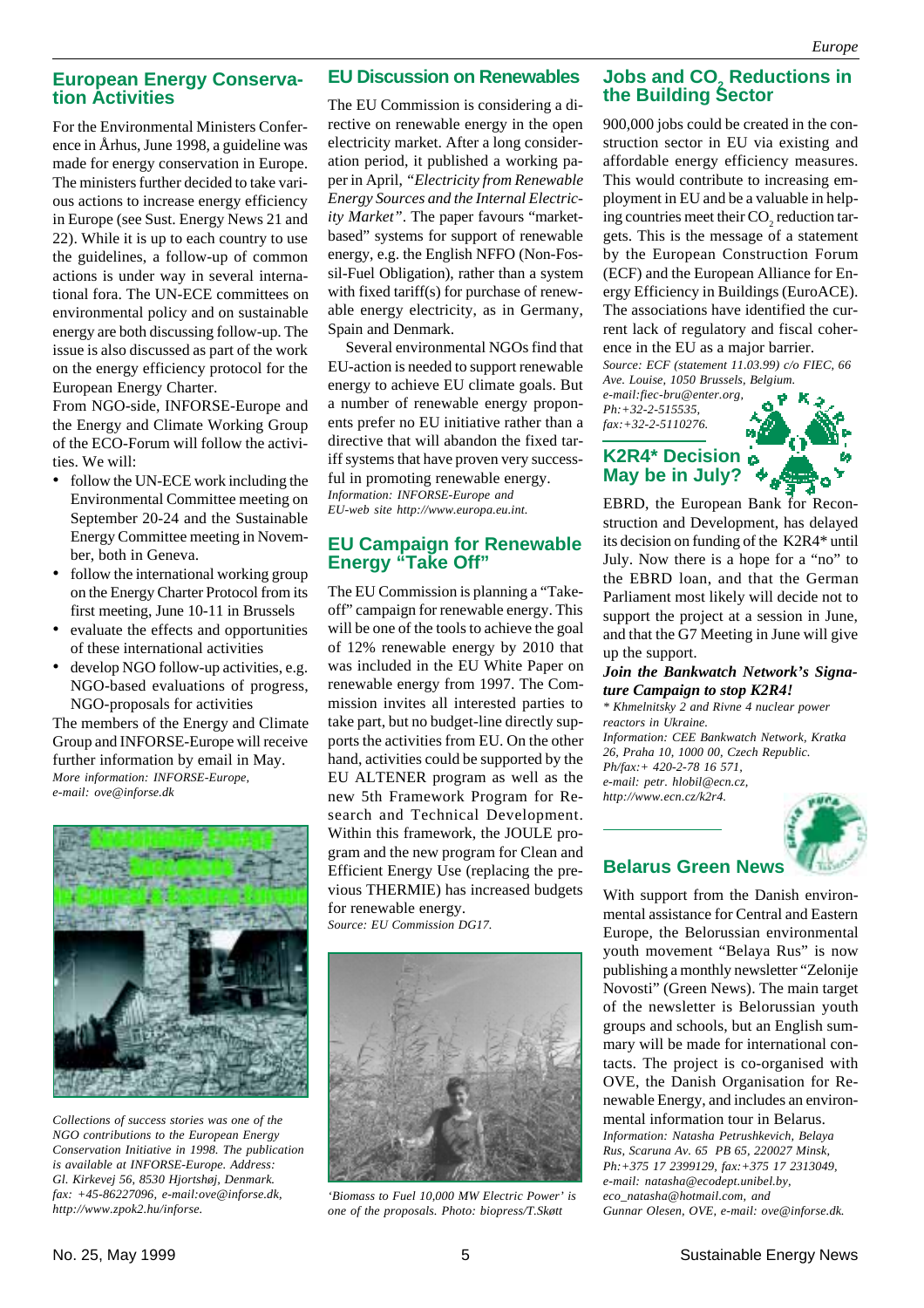

A new breed of African entrepreneurs is entering the private renewable energy technology (RET) market, where they have a vital role to play in the commercialisation and sustainability of RET. There is a vital need to strengthen these African entrepreneurs. They should also be encouraged to develop manufacturing capability through stimulation of demand for their products and technical assistance from R&D institutions. This was one of the recommendations of the UNESCO Workshop on Renewable Energy in West Africa that was held in Kumasi, Ghana, from 22-26 February 1999. The meeting with the theme *"Towards Greater Utilisation of Renewable Energy in the West African Sub-region"*, brought together RET stakeholders from West Africa. AFREPREN/FWD, INFORSE regional coordinator, also presented a paper on the status and the prospects*.* Other recommendations for the region were:

- Efforts should be made to explore mobilisation of financial resources in the informal sector so that these resources can be used to promote the purchase of renewable energy resources;
- Relevant bodies should be encouraged to develop appropriate standards for the import and local manufacturing;
- Universities and R&D institutions should develop their capacity to design projects that could attract financing from donor agencies. In this regard, training in the preparation of project proposals should be organised for university personnel and researchers; and,
- Network projects involving organisations in different countries should be developed. The UNESCO-supported Renewable Energy Network was recommended to facilitate the identification of specific projects that would be implemented by collaborating institutions in different countries.

#### *More information:*

*F.O. Akuffo or Abeeku Brew-Hammond, Department of Mechanical Engineering, University of Science & Technology. 48 Okedee Road, Kumasi, Ghana. Ph: 233- 51-60231, fax: 233-51-60232/26026, e-mail: foakuffo@africaonline.com.gh and Kite@ghana.com.*



#### **Shell's Renewable Initiative Starts in South Africa**

#### **Replicable Financing Route**

Shell International Renewables (SIR), started its operations last year with a mission to develop sustainable energy globally. This year, it has been examining solar power and biomass solutions in Africa, India, and South America. One SIR initiative is a project planned for South Africa in collaboration with Eskom, the South African Utility. The Eskom Shell Solar Home Systems (the joint venture company to be formed by Eskom and SIR) will install the first 6,000 solar power systems over the next three to four months. A total of 50.000 systems are expected to be in place after a total of 18-24 month period. The project will be marketed through a planned local network of franchised outlets with intensive local community participation.

The public/private sector tie-up evident in the South African scheme offers a replicable financing route else where in Africa. SIR, however requires partners to make such schemes feasible. SIR is willing to contribute 50 % of the resources required to implement the projects. Given Africa's limited range of markets where commercially sustainable rural electrification projects are feasible, multilateral financing agencies (e.g. the World Bank and the African Development Bank) are perceived as SIR's natural partners in promoting renewable energy projects. Countries targeted include Morocco, Ghana and Botswana.

*Source: FWD Kenya, INFORSE regional coordinator, Kenya. Extracted from articles: Renewable Energy World (Nov.'98) James & James, & African Energy (Jan.'99) Financial Times Energy.*

#### **Graduate Student Forum on Distributed Electricity Services in Africa**

#### **Cape Town, South Africa, 1-6 June '99**

The Science, Technology and Environmental Policy Program of the Woodrow Wilson School,



Princeton University, together with other collaborating institutions, is organising a forum to investigate the prospects for distributed electricity services in developing countries with particular focus on Africa.

The Forum will be held from 1-6 June 1999 in Cape Town. Participants will include graduate students from the collaborating institutions and other universities, Eskom (the South African electric utility) and officials from South African Energy Ministries.

The core components of the Forum are:

- Preparation and presentation of policy papers by student participants
- Students workshops facilitated by expert participants to grapple with difficult technical and policy issues; and
- A joint forum resolution making specific policy recommendations to encourage economically efficient and environmentally progressive use of distributed energy service concepts.

The forum is expected to:

- Educate student participants about trends in and prospects for distributed electricity services with an emphasis on environment and development implications;
- Promote on-going collaboration among student and expert participants;
- Generate and disseminate creative policy oriented research regarding this critical emerging field; and
- Influence public policy towards the rapidly evolving electricity sector.

*More information: Daniel Kammen, STEP Program, Woodrow Wilson School of Public and International Affairs, Pinceton University, Five Ivy Lane NJ 08544-1013, USA. Ph: +1-609-258-2758, fax: +1-609-258-6082/2394, e-mail: kammen@princeton.edu, http://www.wws.princeton.edu/~forum/*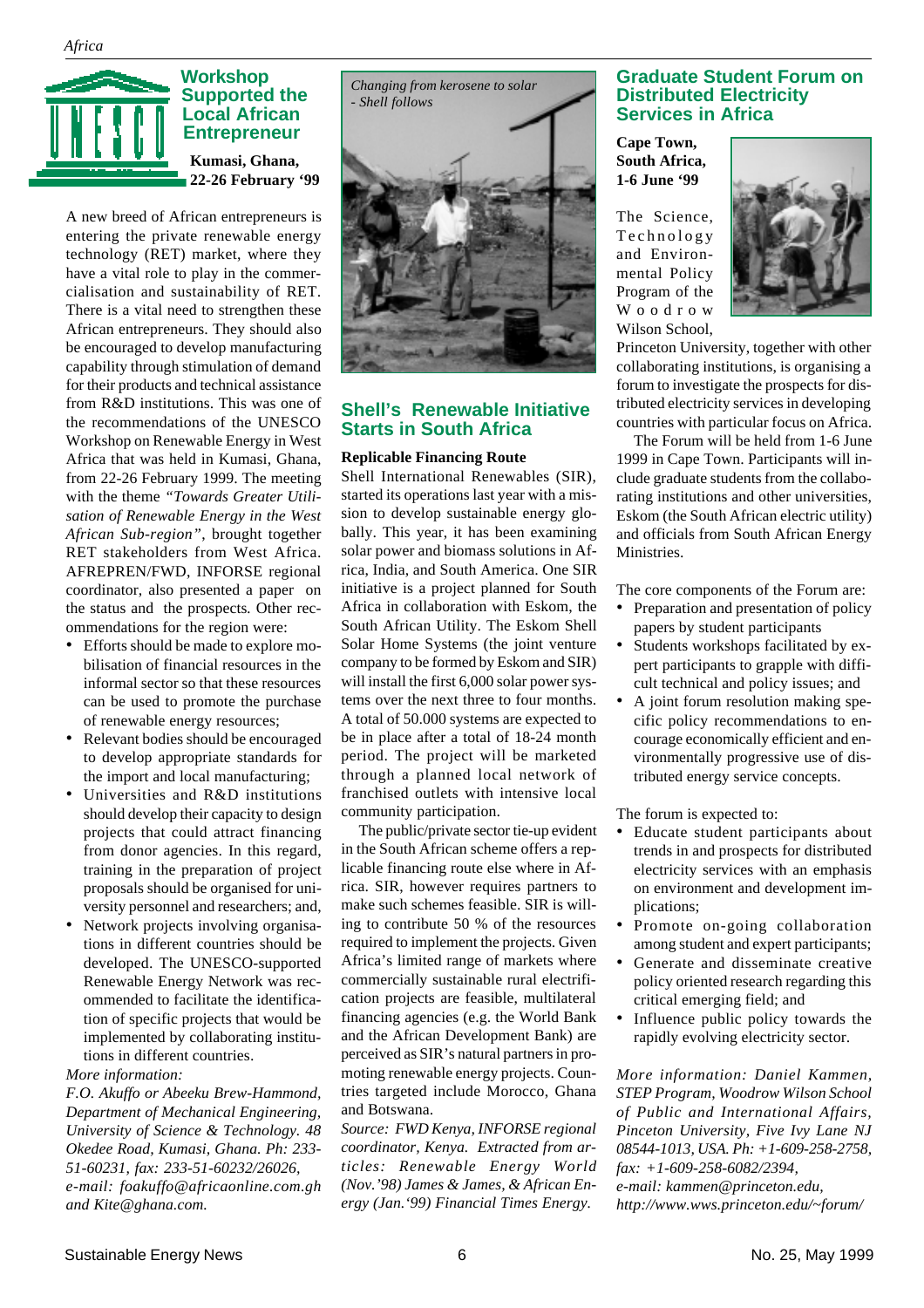## **EIA Training Course in East Africa ´99**

**The Environmental Impact Assessment (EIA) Fellowship is for NGOs and local authorities. It is organised by Forum for Energy and Development / INFORSE Secretariat, Denmark. Expenses are covered. Application deadline**: **18 June 1999.**

There is an insufficient recognition of the environmental impact of small and medium scale development activities in which NGOs and local authorities are likely to be involved. One major reason for this is a lack of local expertise, suitable tools and methods for assessing environmental impact.

The Environmental Impact Assessment (EIA) training course in East Africa has been designed to address these needs. The course is expected to enable environmental NGOs and local authorities to conduct EIAs. It aims to facilitate the integration of EIA in the mechanisms for planning, approving and funding of small and medium scale development activities.

#### **Training will be in 3 parts:**

• *17 July - 1 August 1999* Introduction course at Arusha, Tanzania. • *1 August-21 November 1999* Practice of EIA in the participants' home country and organisation. • *21-28 November 1999* Follow-up workshop at Arusha.

#### **New Manual and Internet**

Based on the practice, a manual will be worked out that will suit for the local working conditions of NGOs and local authorities. In order to continue and institutionalise the newly acquired skills, an internet conference will be set up which will serve as point of reference and quality control for practitioners of EIA.

#### **Application - Fellowship**

The target group is managers and employees from environmental NGOs - local, national and international - and local authorities in Uganda, Tanzania and Kenya. *Women are encouraged to apply!*

 Applicants should contact the Danish Embassy in their home country for an application form.

The deadline for submission of applications is*:* **18 June 1999.**

The fellowship covers the expenses for participation in the workshops, travelling and daily allowances. Some of the costs of the practice will be paid as well.

#### **Organisers**

The training is organised by FED (Forum for Energy and Development), a Danish umbrella organisation of NGOs, and JEEP (Joint Energy and Environment Projects) in Uganda with support from DANIDA (Danish International Development Assistance). The project cooperates with the offices of the Danish Development NGO MS in Uganda, Kenya and Tanzania and the International Council for Local Environmental Initiatives (ICLEI).

*By Ulrik Jacobsen, FED, Denmark*

The course will take place at MS TCDC (Training Centre for Development Co-operation) in Arusha, Tanzania.

*More information: Ulrik Jacobsen, Forum for Energy and Development (FED) /INFORSE Secretariat, P.O. Box 2059, 1301 Copenhagen K, Denmark. Ph: +45 33121307, fax: +45 33121308, e-mail: inforse@inforse.dk, http://www.inforse.dk/fed.*

# **African Solar Council Meets**

**Dakar, Senegal, 6-9 July 1999**

*By Secou Sarr, ENDA -TM, Senegal INFORSE Regional Coordinator*



Since the World Solar Summit at Harare in Zimbabwe in 1996 which led to the adoption of the World Solar Program, various meetings have been held through-

out the world about the promotion of sustainable energy. The implementation of the Program has already started at different levels. Framework for consultation at a regional level has been made to accompany the execution of the Program.

It is with this perspective that the *Constitutive Meeting of the African Solar Council* will be held in Dakar, Senegal on 6-9 July 1999.

The aim of the Meeting will be to put in place an African framework of consultation, and orient and support countries

in the implementation of Solar Programs. Another objective is to strengthen the actors in the domain of solar energy, principally at the state level so that states can commit themselves further to the promotion of sustainable energy.

States, NGOs, institutes, national research centers, electrical companies and associated potential members are invited to this Meeting, which is under the direction of Mr. Abdou Diouf, the President of the Republic of Senegal and President of the African Solar Council.

*More information: Secou Sarr, ENDA TM Energy Program, 54 rue Carnot, BP. 3370, Dakar, Senegal. Ph: +221-8-225983/82224 96, fax: +221-8-2175 95/8235157, e-mail:energy2@enda.sn, http://www.enda.sn/energie/indexnrj.htm*



#### **SEED - New Program Started in South Africa**

A new program, SEED (Sustainable Energy, Environment and Development) started in South Africa. Its aim is to build capacity in local authorities and service providers thorough training, information campaigns and demonstrations.

The advisor is Rene Karottki from OVE, the Danish Organisation from Renewable Energy. He moved from Denmark to South Africa to work on the project in the next 2.5 years. He has been one of the Secretaries of INFORSE and one of the editors of this newsletter since the network was established in 1992.

In the next issue, we will have a longer article on the SEED.

*More information: Please see SEED at the publication list.*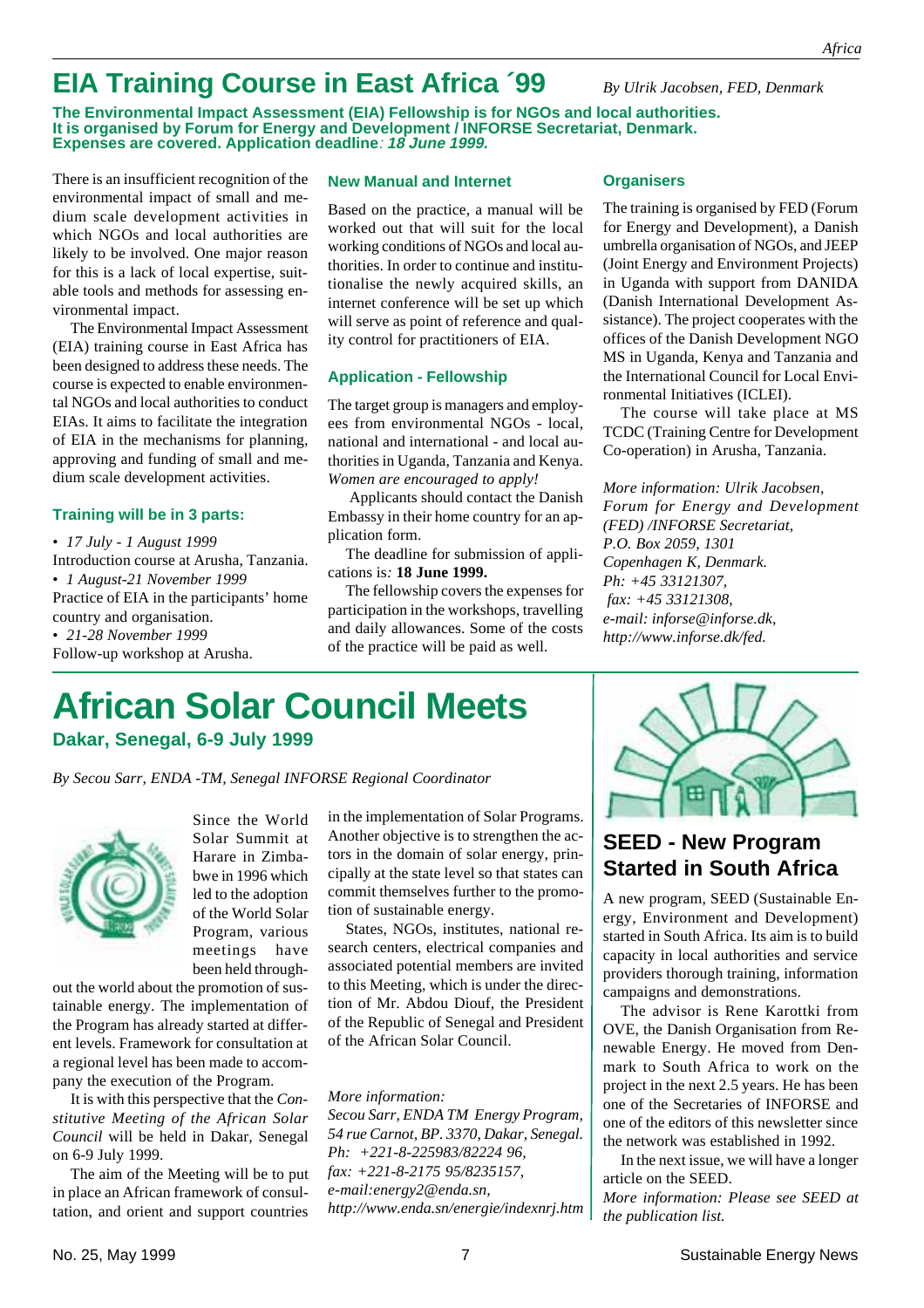## **Improved Water Mills in Nepal NGO Promotion**

*By Ganesh Ram Shretha, Lumin Kumar Shrestha, Centre for Rural Technology (CRT), Nepal. Shortened by the editors.*

#### **40,000 families have benefited until now from the program.**

**The grinding capacity doubles and the quality is increasing.**

#### **CRT, a Nepalese NGO and member of INFORSE, is active in improving water mills.**

**25-40,000 traditional water mills in operation can be improved in the future.**

Hydropower has been in use in Nepal for centuries for grinding grain. These water mills (ghattas) have wooden blades/shafts and a low power output (less than 0.5 kW). It is estimated that about 25-40,000 traditional inefficient water mills are in operation. These mills cannot serve the increasing processing needs of the people.

Since 1990, the Centre for Rural Technology (CRT), a Nepalese NGO and member of INFORSE, has been actively involved in the promotion and dissemination of the improved water mills by motivating and supporting the local water mill owners. With German GTZ support, CRT is making efforts to improve the mills' efficiency (up to around 3 kW) and use the power for diversified activities such as efficient agro-processing (grain grinding, paddy hulling, oil expelling).

#### **Improvement**

The improvement has been achieved mainly by replacing the wooden runners and shafts with metallic ones.

So far, 467 units of traditional ghattas have been improved in Nepal. This has generated additional power of 712 kW to be used for various rural applications.

The improvement work has so far served about 40,000 rural families (about 60 families/ghatta.) These 467 improved units comprise only 2% of the existing traditional water mills, a fact which indicates the tremendous potential for improvement activities in the country.



#### **CRT´s Promotion Process:**

- Information collection and assessment of needs
- Collaborating with partner organizations
- Identification of innovative traditional mill owners and demonstration sites
- Orientation/Demonstration
- Demand collection for the installation
- Survey work
- Support for linkages with bank and manufacturers
- **Installation**
- Organising field-based training on operation and management
- Identify local promoters
- Regular follow-up/monitoring and feedback collection
- Further promotion through trained local promoters

#### **Double Grinding Capacity**

The traditional mill's power output ranges between 0.2-0.5 kW and the grinding capacity ranges between 10-20 kg maize per hour. Improvement of these traditional water mills is achieved by improving the various components of the mill, but the major break-through is replacing the traditional wooden runner with a metallic runner that has a better hydraulic design with cup shaped blades. The improved power output ranges between 0.5-2.5 kW and the grinding capacity ranges between 20-50 kg maize per hour.

#### **Increased Income & Status**

The water mills are owned either individually or on group/community partnership basis. Generally, the owner is also the operator. The grain-processing fee is collected mostly in kind and ranges in the ratio from 1:10 to 1:15.

The mill owner's income has increased because of the increased processing capacity. The mill can process more grain and in this way attracts more customers from distant villages. The customers are also willing to pay a higher service charge for more efficient processing. The payback period for the additional investment made on the water improvement is about 6 months.

 With the operation of the traditional water mill, only 50 to 75 % of the flour/ grain consumed by the mill owner's family came from flour collected from the mill as service charge. After improvement, the service charge collected is enough to feed the family. In some cases, they can even sell extra flour in the local market.

The improved water mill owners now have a higher social status in the village, and the enterprise is considered to be prestigeous.

#### **Operation Time Reduced**

The higher efficiency has reduced the necessary hours of operation, which has reduced the drudgery for the owners. Previously, they used to operate their mills day and night (24 hours), especially during the season and festivals. The improved mill generally operates 6 to 12 hours. The decreased processing time also means a drastically shorter waiting time for the village customers. The time saved is utilised for household sanitation, child care etc.

The operation period during dry season was also extended because the mill can be operated with low discharge of water. Some new mills have also been installed at sites where the traditional type can not operate due to insufficient water flow.

#### **Better Quality**

The flour from the improved mill is finer than that of the traditional one. The quality is also better than that of the diesel mill. Since the rpm of the grinding stone of the diesel mill is much more (about 700) than that of the grinding stone (natural) of the improved water mill (about 100 rpm), more heat is generated which deteriorates the taste and keeping quality of the flour.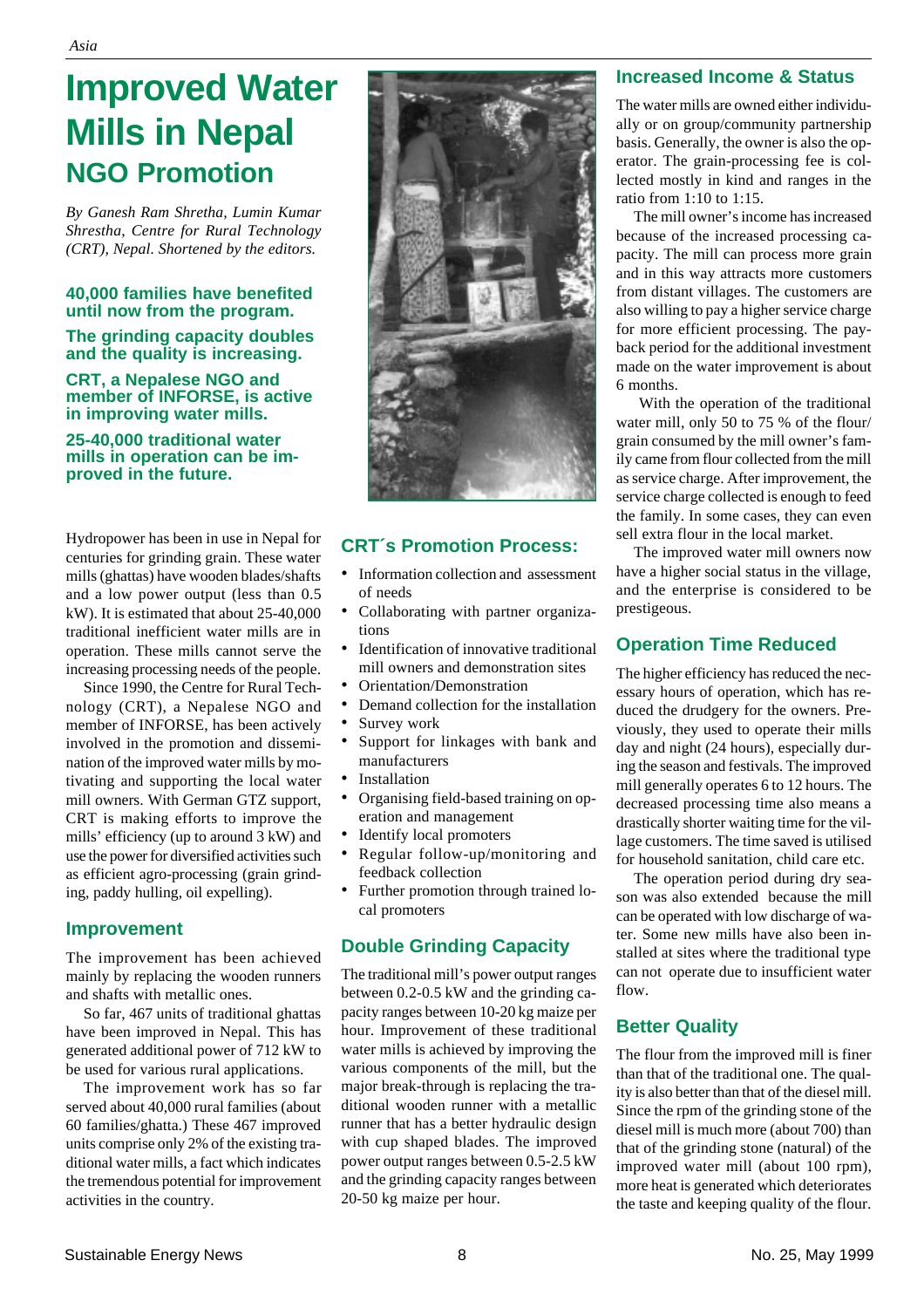#### **Less Repair, Better Jobs**

The traditional mill owners had to replace the wooden runner every 2 years, while the improved mill runner can be used for more than 10 years. The owners had to tighten the wooden blades of the runner every 2 to 3 days. The improved mill only requires the fixing of the pin bearing every 2-3 months.

The technical and management skill of the improved mill owners needs to be upgraded through proper need assessment, and training, especially when they are willing to diversify the end uses. Strengthening of the technical capability of the local blacksmiths and promoters is also needed for the promotion and repair/ maintenance of the mills. Consequently, local blacksmiths, carpenters and technicians receive better job opportunities as their technical capabilities are enhanced.

#### **Gender Involvement**

If the mill is far away from the village (e.g. more than a 1-hour walk), men are involved in carrying the grain to the mill. The frequency of going to the mill is in this case about twice a month, and the amount of grain taken at a time ranges from 50-75 kg. In a village where the mills are within a short distance, men, women and children are equally involved. The frequency is about 4-5 times per month and the amount of the grain taken to the mill ranges from 5 - 40 kg.

#### **More End-Use Applications**

Most of the improved mills disseminated are of the short-shaft type and are only used for grinding. Only a few of the improved mills have a long shaft for multipurpose application like paddy hulling,

and very few can generate electricity. Rural entrepreneurs generally lack the technical, managerial and risk-bearing capacity to go for bigger-scale technology such as cross-flow turbines and other existing micro-hydro technologies. The high acceptance of the short-shaft improved ghatta is due to increased processing capacity; low additional investment cost and risk; simple modification in the existing ghatta set-up; low level of technology; good quality of processed grains; and less repair and maintenance required.

Presently, adequate research, development and financing schemes are lacking for wide dissemination of the diversified uses of the improved mills. The electricity generation option is also affected by the expected extension of the national grid, which is either not fulfilled or fulfilled after a long waiting period. The generated electricity, however, would provide proper lighting with social benefits such as longer working hours and study hours for children.

#### **Subsidy & Support Needed**

Water mills generally belong to the poorest section of society and serve many beneficiaries a source of energy for grinding. However, there is no subsidy provision for improved water mills like that provided for biogas plants, irrigation technology, solar energy technology etc.

The water mills have not been given the necessary priority in the national planning process. Most decision makers lack proper insights into the importance of improved water mills, and commitment to their promotion. District-level support agencies need to include the improved water mill promotion activity in their Annual Plan and implement it as part of their rural development project. To achieve this, thorough orientation is needed at all levels.

The inter-links have to be strengthened among the research organisations and local bodies such as district and village development committees, government extension agents, local banks and GO/NGO community based support organisations.



#### **More Flexible Loans Needed**

The majority of the mill owners installed the improvement kit by paying its full cost, but some also received bank loans. Our experience is that the financing institutions generally have to be more supportive and rural minded in relation to the mill owners and make simpler lending procedures. However, there have been changes in the financial policy of the banks in recent months.

#### **Phase out Diesel**

Since water mills must compete with diesel mills run by subsidised diesel oil, there should be subsidy support for improved water mill promotion as well. Such support could be for hardware, software and interest. From the environmental and economical aspect, improved water mills should be given more focus than the diesel mill with a view towards sustainable development of power for enterprise development in mountainous regions. Systematic phasing out of diesel mills needs to be given highest priority.

Improved installations have already reduced the number of diesel mill installations and the consumption of diesel oil, and subsequently reduced the draining of money out of the village. But the diesel mill is still a threat to the water mills, as villagers sometimes prefer it due to its fast processing even though the processing charge is comparatively high and the quality is poor.

#### **Further Efficiency Potential**

There is need for continuous and adoptive research to develop more appropriate and more versatile technical solutions for the wider acceptance of the technology. This could be done in the areas of water intake from the canal, the chute, grinding stone and mill housing.

#### **Database Needed**

A database and an inventory study is needed on the number and status of the existing water mills and the potential scope for the improvements required. This could be the basis for a proper long-term plan and an implementation project.

#### *More information:*

*Centre for Rural Technology (CRT) PO.Box 3628, Kathmandu, Nepal. Ph: +977-1-260165/-256819, fax: +977- 1-257922,http://www.panasia.org.sg/ nepalnet/crt/home.htm.*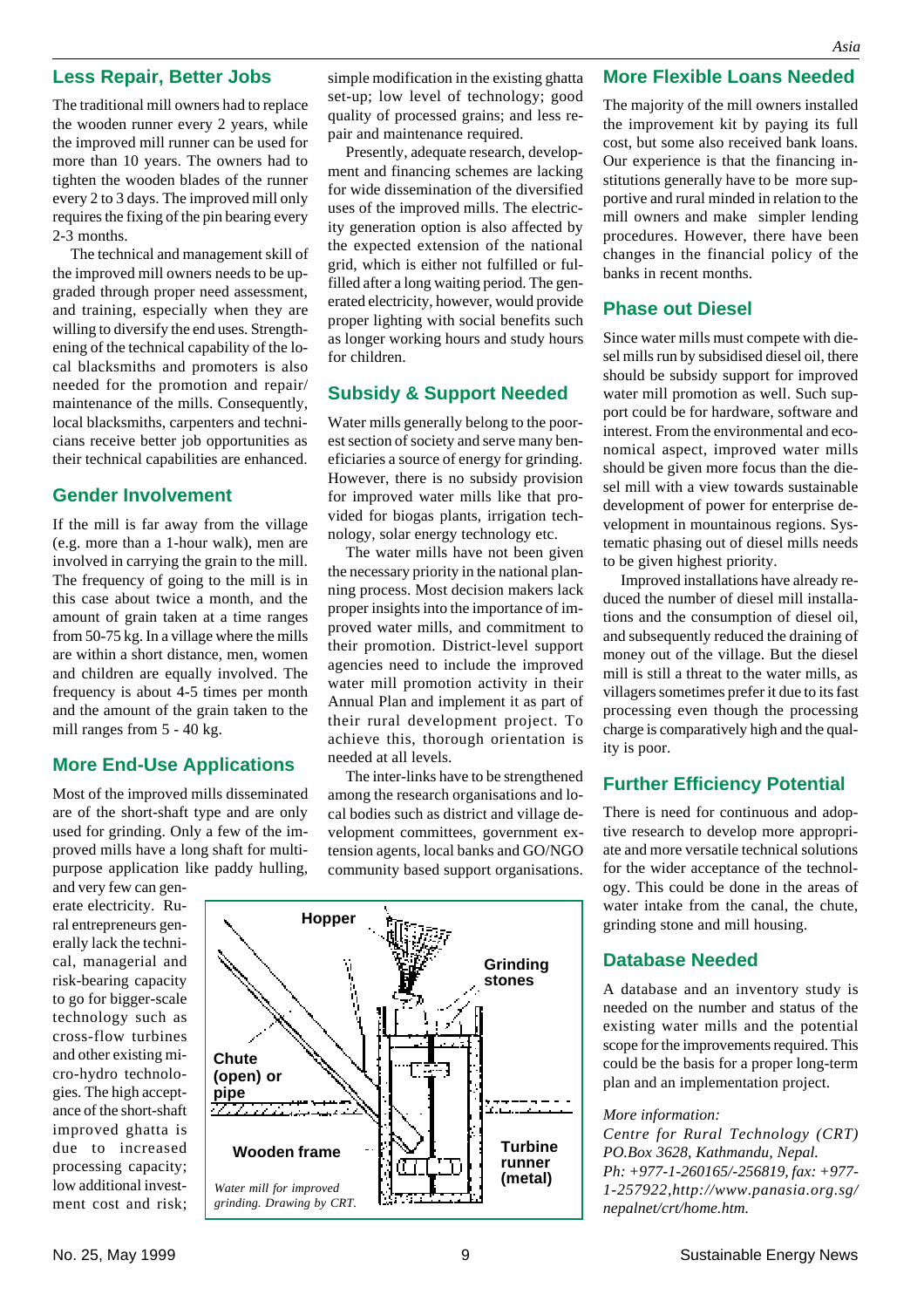## **Canadian Green Energy Versus Nuclear**

The Canadian Nuclear Awareness Campaign and Greenpeace Canada have launched a campaign to keep the oldest Canadian reactors closed, the A series reactors at the Pickering A and Bruce A nuclear power plants. These 8 reactors are now closed for repair and it will cost an estimated CAN\$ 5 billion to start them again. The campaign has a number of proposals:

- promote renewable energy with minimum quotas for renewable energy plus mandatory labelling of electricity specifying where it comes from
- promote efficient cogeneration of heat and electricity
- funding for electricity conservation
- phase out coal-fired power plants
- do not allow the power company "Ontario Power Generation" to avoid the payment of its debt of CAN\$ 23 billion for its power plants via a bailout.

*Source: Nuclear Awareness Project, Ontario, Canada. e-mail:nucaware@web.net, Ph/fax:+1-905-8520571.*



## **303 US NGOs & Businesses for Sustainable Energy**

On April 15 1999, a large group of environmental organizations, consumer groups and businesses released a statement for a US national energy strategy. Its proposed goals for 2020 are:

- to decrease energy use by 10% from today's level;
- to use renewable energy to meet at least 25% of the nation's energy demand;
- to reduce reliance on fossil fuels by at least 30%; and • to phase out the use of nuclear power.

The statement was delivered to all members of US Congress and key officials in the Clinton Administration.

*Source: Sunday Campaign and Sustainable Energy Coalition, http://www.ecomall.com/activism/sec26.htm, sec27.htm, sec28.htm and e-mail list (See page no.14.)*

# **Stand Alone Mobile Hybrid PV-Wind Plant at Folkecenter, Denmark**



*By Lars Yde, Folkecenter for Renewable Energy, Denmark*

**A mobile hybrid PV-Wind plant was developed at the Folkecenter for Renewable Energy in Denmark.**

 **It can be easily packed and transported in a container, which then serves as an office.**

#### **Mobile Power Plant**

A mobile PV-Wind hybrid system has been designed and installed at the test field at the Folkecenter for Renewable Energy in Denmark. The plant consists of a 1.5 kW wind turbine, 1.0-kW solar panels and a battery bank with an accessible capacity of 20 kWh.

The hybrid system can be easily transported and erected anywhere in the world that is accessible by a lorry with a 20-foot container. The batteries, solar panels, frames and wind turbine with tower foundation and blade can all be easily packed inside the container for transportation. After arrival at the site, the transport container serves as a very fine and secure office for the power plant.

Presently, the PV panels are attached so that they function as a shelter at the southern side and the wind turbine is erected just 5 meters away.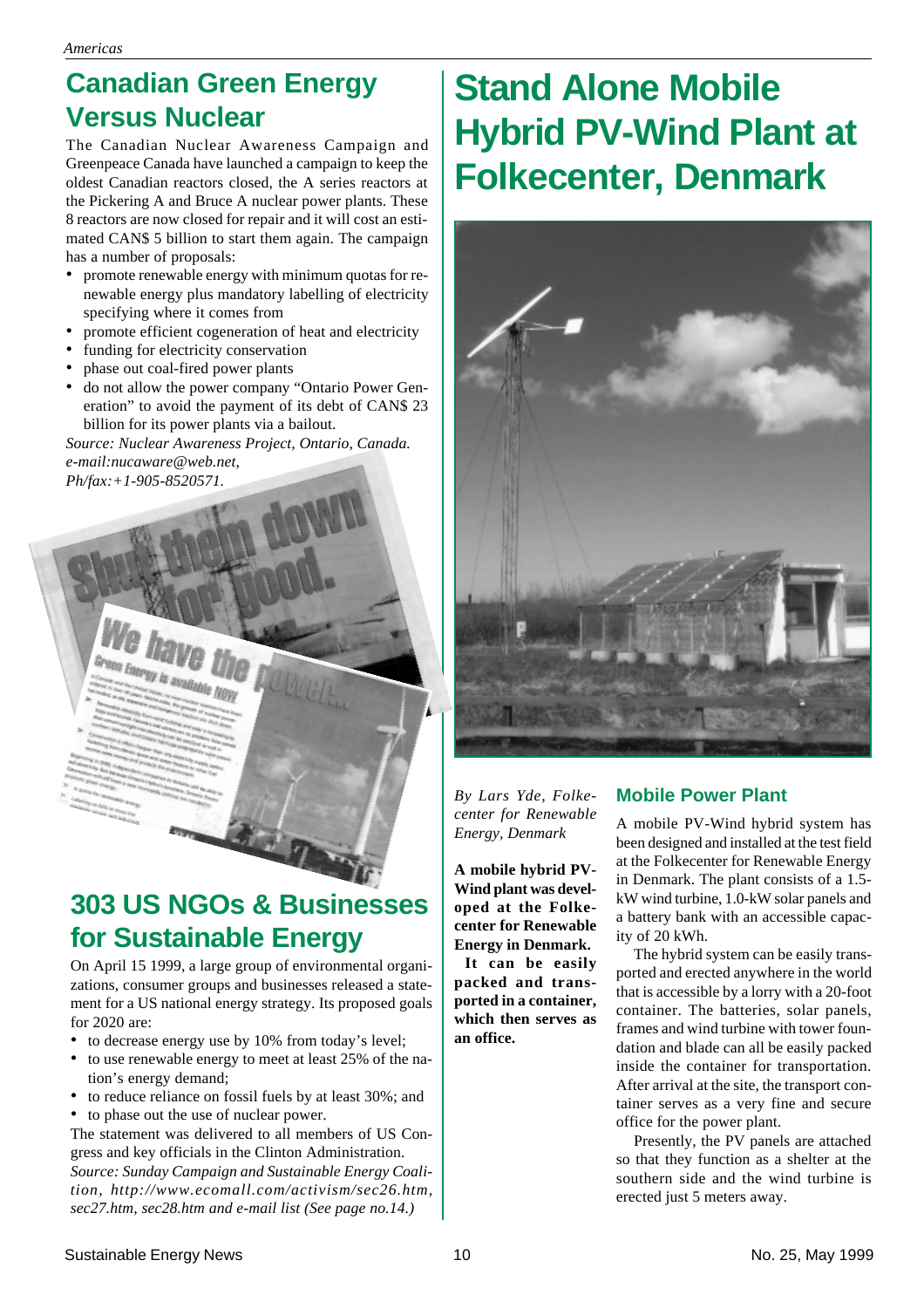#### **What are the advantages of a combined system?**

A photovoltaic plant has, under Danish climate conditions, a relatively high production in summer and a relatively low production in winter. A wind power supply has serious problems in summer, as periods of up to 2 weeks with very low wind may occur. A combination of solar and wind energy supply reduces the demand for storage capacity considerably.

#### **Results of Computer Simulation and Analysis**

In the spring of 1998, a data acquisition system was applied and the necessary data for investigation of the plants performance by computer simulation was collected. The simulations are carried out by the program "Hybrid2 Simulation Model" which was developed by NREL, National Renewable Energy Laboratory, Golden, Colorado, USA. It is a very strong tool for detailed analysis of hybrid systems.

The Danish Design Reference Year (DRY) is used for climate data for the simulations in order to investigate the plant's sensitivity to :

- Size and age of the battery bank
- Different consumption patterns
- Different size and ratio between wind turbine, solar panel and battery bank.

The analysis confirms the assumptions made in the design phase that optimum performance (that is, the maximum coverage of the wanted consumption), under Danish climate conditions, is obtained when the ratio between rotor area and area of the solar cells is one to one.

Another assumption made in the design phase was that the battery bank should have a capacity to cover 2 days' consumption. The simulations have shown that with an accessible capacity of 3 days the percentage of coverage of the wanted consumption is 85.9%. However, if the battery is decreased to a capacity of 1.5 days, the coverage would only be reduced to 80.7%.

The plant proved to be insensitive to the pattern of consumption. Shifting the load from constant 300W (7.2 kWh/day) to a pattern with peaks at 7 a.m., 12 a.m. and 7 p.m. only decreased the load coverage from 85.9% to 84.5%, a reduction of 2%. If the consumption mainly takes place during the daytime, the load coverage increases to 87.2%, also 2%.

Surprisingly, the simulations showed that the optimum number of batteries is somewhat lower than assumed in the design phase. The mistake was to use the MPP (Maximum Power Point) at 15 volts because it corresponds to the standard conditions at  $25^{\circ}$ C. At least 85% of the solar energy that radiates the solar panels is changed into heat. Therefore, it is more likely that the average temperature is 65% when the panels produce electricity.

#### **Economy**

The final and most important question is what is the price per covered kWh? The economic analysis for the optimum system solution shows an average kWh price of 5.95 DKK. (0.9 US\$).

The lifetime of the plant is assumed to be 20 years and the battery bank shall be replaced every 5 years.

Using a battery of half the size would reduce the kWh price to 5.14 DKK (0.8 US\$) and the load coverage from 85.9% to 80.7 (6%) if the lifetime of the battery is still considered to be 5 years.

#### **Real Life Experience, Lesson Learned**

The PV panels have a  $V_{\rm oc}$  (open circuit voltage) of 20 volts. That makes 500 volt for the 22 batteries and 22.7 volts for each. However, the dump load in the in-

verter will start operating at 405 volts and will thus protect the batteries. 405 volts, 18.4 volts per battery, is still a bit too much. It will not damage the batteries, but it may cause extra water consumption. That is exactly what was the experienced. Another experience is that it is important to have easy access to the batteries for refilling water, which is unfortunately not the case in this plant.

*Source of the photo and graph: Folkecenter for Renewable Energy, Denmark*



*More information: Lars Yde, technical editor of Sustainable Energy News, Folkecenter for Renewable Energy, P.O. Box 208, Kammergaardsvej 16, 7760 Hurup Thy, Denmark. Ph: +45 97956600, fax: +45 97956565, e-mail: energy@folkecenter.dk, http://www.folkecenter.dk.*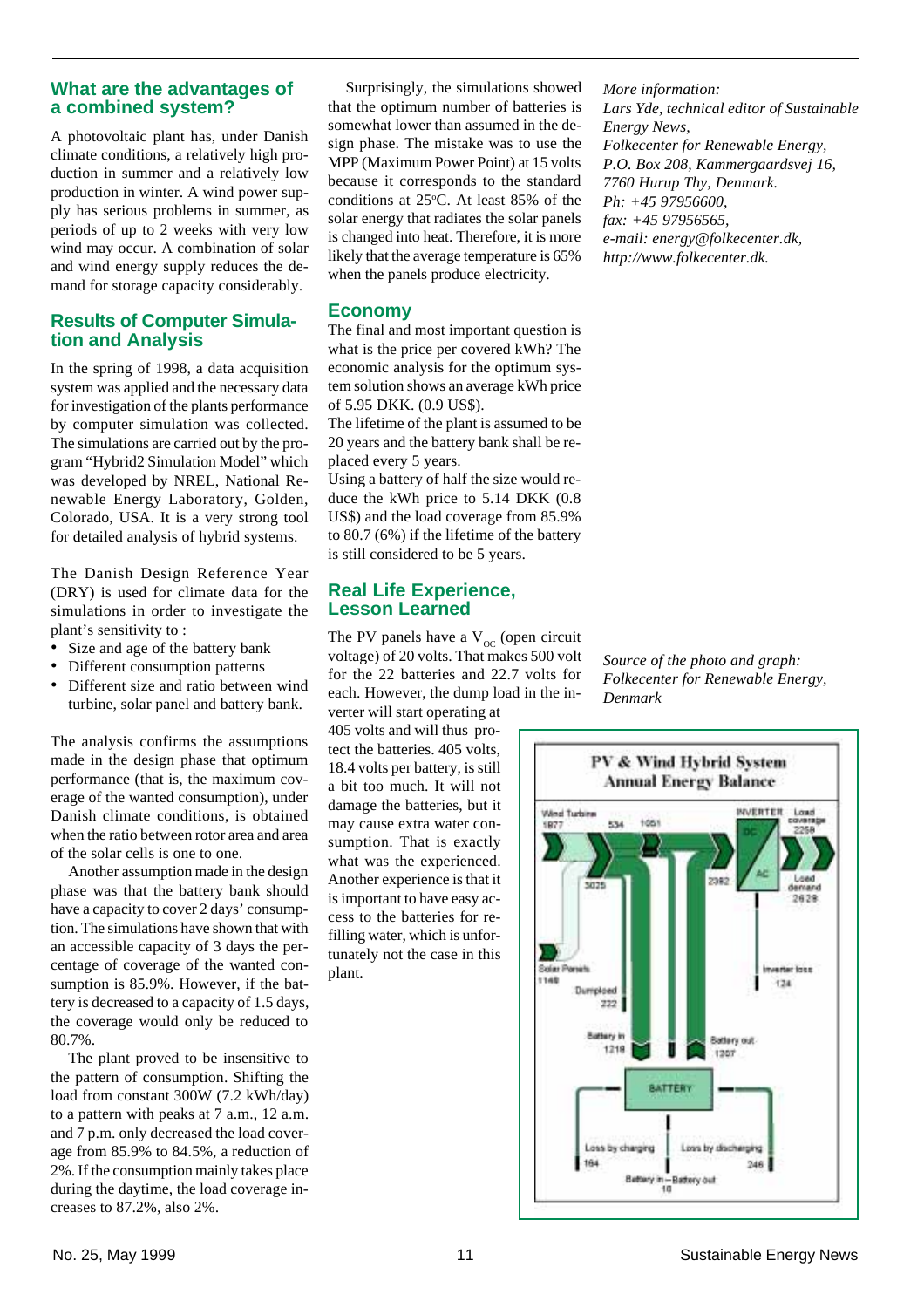

*By Gunnar Boye Olesen OVE, Denmark*

For NGOs working for renewable energy and a sustainable energy strategy, questions like those above will arise whenever they are involved in discussions about the future of grid-based electricity supply. It is common experience that electric utilities make their plans according to their traditional experience, and do not give fair consideration to renewable energy, energy efficiency and other local solutions. Their arguments for this are often based on results from large computer models of their electricity network and supply. Their models are not publicly available. With no access for independent reviewers or NGOs, it is not possible to check the data.

Several NGOs have found it necessary to work out their own, alternative plans and models for the energy system, particularly for the electric grid. Also, a number of computer tools exist with which NGOs and independent researchers can make their alternative models and scenarios. Such tools and models have been crucial on several occasions for campaigns for sustainable energy:

- A Danish model developed by three university groups was used already in 1983 to make a detailed alternative energy plan for Denmark, a plan that was supported by many Danish NGOs and in many ways inspired the official Danish sustainable energy plan "Energy 2000" launched in 1990. The model was further developed into the SESAM model that has been used by regional planners in two Danish counties as well as in the Czech Republic, Poland and Germany.
- The Californian part of the Environmental Defence Fund developed the Elfin model during the 1980's for its debates with utilities and public utility regulators. This model is now used by the Californian Pacific Gas & Electricity and other large utilities as well as by NGOs in several countries

Some models (e.g. SESAM) have a detailed modelling of cogeneration and heat supply, while others (e.g. Elfin) primarily give a detailed model of the electricity supply system.



OVE, The Danish Organisation for Renewable Energy, and six other NGOs and university groups have just finished a project (the FAIRE project) in which the Elfin model was used to develop scenarios for five local supply systems in EU. Via the project, economically optimal scenarios were found with and without environmental costs for each of the areas. Most of the scenarios included increased use of renewable energy.

In addition to plans for the five smaller systems, an optimisation of the French electricity supply was carried out. Even though this was done with official (low) cost figures for nuclear power plants, the economically optimal solution of most of these scenarios was to phase out the nuclear power plants within the next 20-30 years and not build new ones.

The FAIRE project was supported by the EU JOULE Program.

*Graphs from the FAIRE project: Optimisation of electricity supply for Corsica. (Left) No externalities. (Right) Only renewable energy in future investments, this costs an extra 0.7 EURO-cent/kWh.*

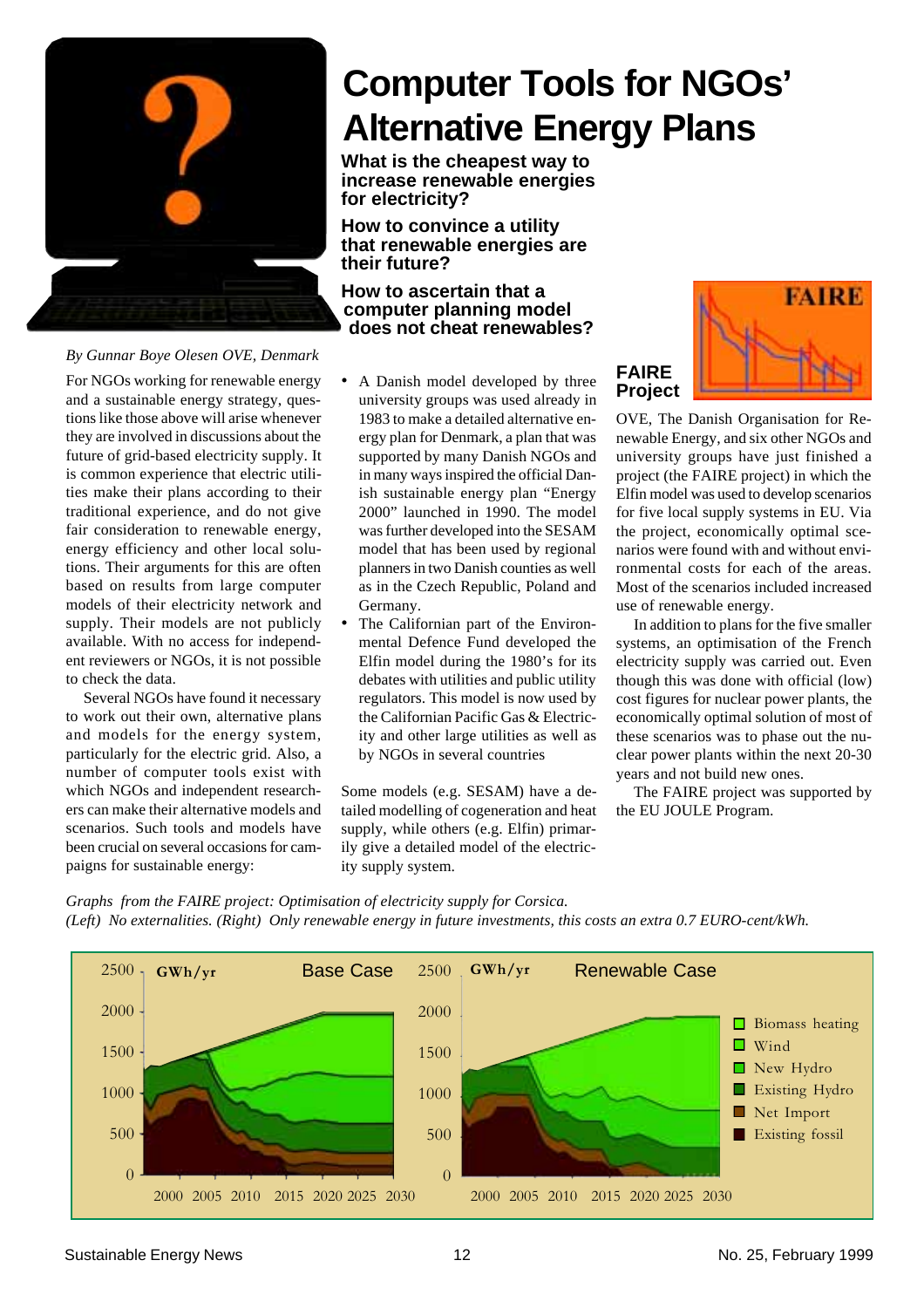# Illustration of the FAIRE Project Methodology *Illustration of the FAIRE Project Methodology*

#### **Demanding Tools**

While the benefits of independent energy plans can be large, their development is demanding, requiring data and time. The development of a model and some sustainable energy scenarios can easily require half a year's of work or more (see box). Previously, computer power was also a limitation, but today a modern office computer can perform most optimisation.

It is often advisable to start with simpler models, e.g. based on spreadsheets. They do not give economical optimisation, but they are good tools for calculating environmental and economic effects of a given investment plan. They can also be helpful for generating inputs to optimisation models. Several such models are available for NGOs, e.g.:

- a simple spreadsheet used for a Danish "Energy Vision Project" 1998;
- the ESM-model, a more advanced spreadsheet model with detailed sectoral breakdown, used for a Nordic energy study and in Estonia; and
- the LEEP model, used for several international studies by the Stockholm Environmental Institute and others.

The first two models are available from OVE / INFORSE-Europe (see below), while the LEEP model is available from the Stockholm Environmental Institute in Boston, USA (e-mail:praskin@tellus.com).

#### *More Information:*

*FAIRE Project and Elfin model: OVE-Europe (Denmark), att. Gunnar Boye Olesen, e-mail:ove@inforse.dk, INESTENE (France), att. Antoine Bonduelle, e-mail: inestene@wanadoo.fr Elfin, also: EDF (Oakland, California), e-mail:elfin@edf.org*

*SESAM: ECO Consult (Denmark), att. Klaus Illum, e-mail:illum@post1.tele.dk.*



#### **Data Needed for a Sustainable Energy Plan:**

**Renewable Energy Potentials:** An overview is needed of the potentials for renewable energy in the area, e.g. developed with the "Guideline for Estimation of Renewable Energy Potentials, Barriers, and Effects" (INFORSE-Europe '97) and a wind atlas. Biomass fuel prices are also needed.

**Technology Catalogue:** A description of each of the potential technologies is needed, including e.g. efficiency, availability, investment costs, running costs, lifetime, expected future improvements and cost reductions.

**Existing Supply:** The existing supply (power plants, import options etc.) should be described in similar ways as the new technologies.

**Demand:** The present and expected future energy/electricity demand is needed: total energy, peak power, load curve(s), expected future development, and expected increase of end-use efficiency.

#### **System parameters and requirements:**

A number of additional information is needed to describe the system, e.g. network losses and limitations of the grid, as well as, the acceptable probability that the system cannot meet demand.



*Graph: Optimisation of French electricity system. 30-year lifetime for nuclear reactors, no externalities.*

*Graphs are made by Mads Eskesen, Ann Vikkelsø, OVE, Denmark*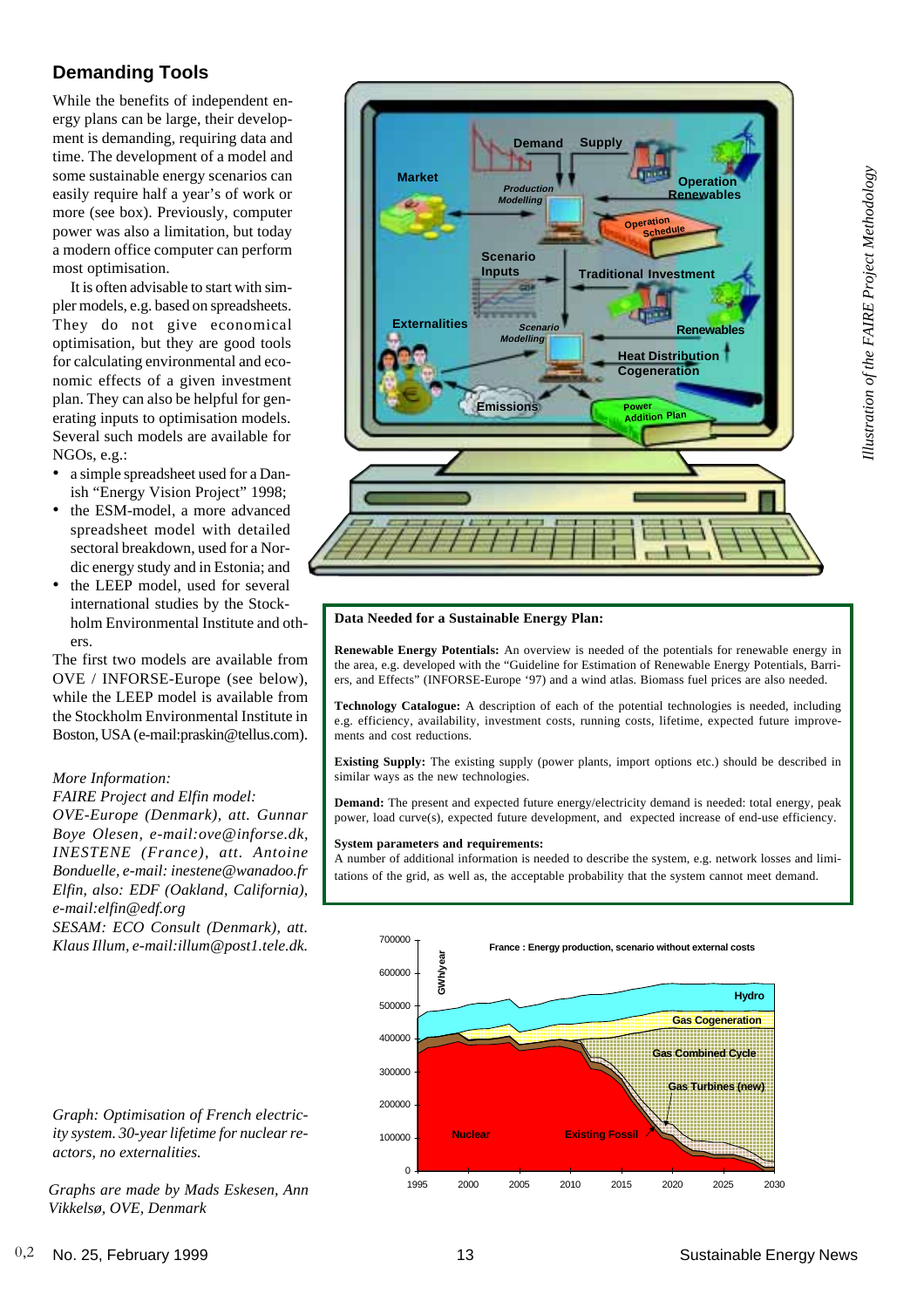# **Publications:**

## **E-mail News Lists:**

#### **TRENDS in Renewable Energies**

Weekly e-mail list. A 'heads up' overview of developments in renewable energy. Subscription is free. *Information: Bill Eggertson, The Canadian Association for Renewable Energies. e-mail: eggertson@renewables.ca, or e-mail: trends@renewables.ca Archives are posted at http://www.renewables.ca.*

#### **Renewable News Network**

News, events, solar utilities info, environmental review on e-mail. Subscription is free. *Information: Ross M. Donald,RNN, 44 Norfolk Street, Needham, MA 02492 USA. Ph: +1-781-453-9668, e-mail:rnn@rnn.com.*

#### **Global Futures Bulletin (GFB)**

Bi-weekly e-mail bulletin. Only for the use of IGFR members and GFB subscribers. It is not to be re-posted. *Information:*

*Institute for Global Futures Research (IGFR). P.O. Box 263E, Earlville, QLD 4870, Australia. Fax: 61 7 4033 6881, e-mail: igfr@peg.apc.org.*

#### **BankWatch Network CEE**

E-mail list. About 10 messages monthly on the activities of major banks (EBRD, IMF, World Bank etc) in Central Eastern Europe(CEE). Updated news on financing of the nuclear power plants. *Info:rmation -MDBs CEE List: E-mail:mdbs-europe-l@ecn.cz http://www.bankwatch.org -K2R4 Update List: E-mail:k2r4update-l@ecn.cz http://peu.ecn.cz/K2R4 -Petr Hlobil, Energy Coordinator, CEE Bankwatch Network, Kratka 26, Praha 10, 100 00 Czech Republic. Ph/fax: 420-2-781 65 71, e-mail:petr.hlobil@ecn.cz.*



*SEED logo*

#### **SUN DAY Campaign**

E-mail Media List with news providing critical views on the US Federal Budget on renewable energy and energy efficiency.

Published by the Sustainable Energy Coalition which is a coalition of 35 US business, environmental, consumer, and energy policy groups founded in 1992 to promote increased use of energy efficient and renewable energy technologies.

#### *Information:*

*Sustainable Energy Coalition, 315 Circle Avenue, #2; Takoma Park, MD 20912-4836, USA. Ph: +1 301-2702258; fax: +1 301-8912866. E-mail: kbossong@cais.com.*

#### **RIET News Service**

RIET is a regional not-for-profit organisation facilitating environmental business in Asia and matching the Asian demand for environmental best practices. RIET News Service electronic information service is partially supported by the European Commission.

RIET Publishes:

- "Environmental News Asia (ENA)"
- "Asia Environmental Trader (AET)",

- Quarterly Renewables Newsletter of the European Forum for Renewable Energy Sources (EUFORES).

*Information: Wong Ee Ling, RIET Regional Institute of Environmental Technology, 3 Science Park Drive, PSB Annex # 04-08, Singapore 118223. Ph: 65-7772685, fax: 65-773 2800, e-mail:eeling@riet.org.sg http://www.riet.org.*

### **WEB sites:**

#### **SEED program**

See article on page no. 7. http://www.seedlinks.org.za.

- **Urban SEED,** Energy & Development Group , att. Project Manager Sarah Ward, PO Box 261, Noordhoek 7985 Ph: +27 21 789 2920, fax: +27 21 789 2954, e-mail: admin@edg.co.za, http://www.edg.co.za

- **Rural SEED**, Energy for Development Research Centre, att. Project Manager Bill Cowan, University of Cape Town, Private Bag, Rondebosch 7701. Ph:+27 21 6503230, fax:+27 21 6502830, e-mail: energy@energetic.uct.ac.za, http://www.edrc.uct.ac.za

#### - **SEED Program Advisor**:

René Karottki, SEED program e-mail: rene@energetic.uct.ac.za, Ph: +27 21 6503230.

#### **Do-It-Yourself in the USA**

The homepage of a US columnist and mechanical engineer, James Dulley, offers plans and diagrams of windmills, solar water heaters, solar dryer, food cooker, solar pool heating kit etc. *Information:*

*James Dulley, WWW-Books, P.O. Box 54987, Cincinnati, Ohio 45254, USA. http://www.dulley.com/solar.shtml*

# **CD-ROM:**

**NEG MICON Photo CD** *62 pictures of wind mills.*



*Information: Marketing Department, NEG Micon A/S Alsvej 21, 8900 Randers, Denmark. Ph:+45-8710 5000, fax:+45 87105001, e-mail: mail@neg-micon.dk, http://www.neg-micon.dk.*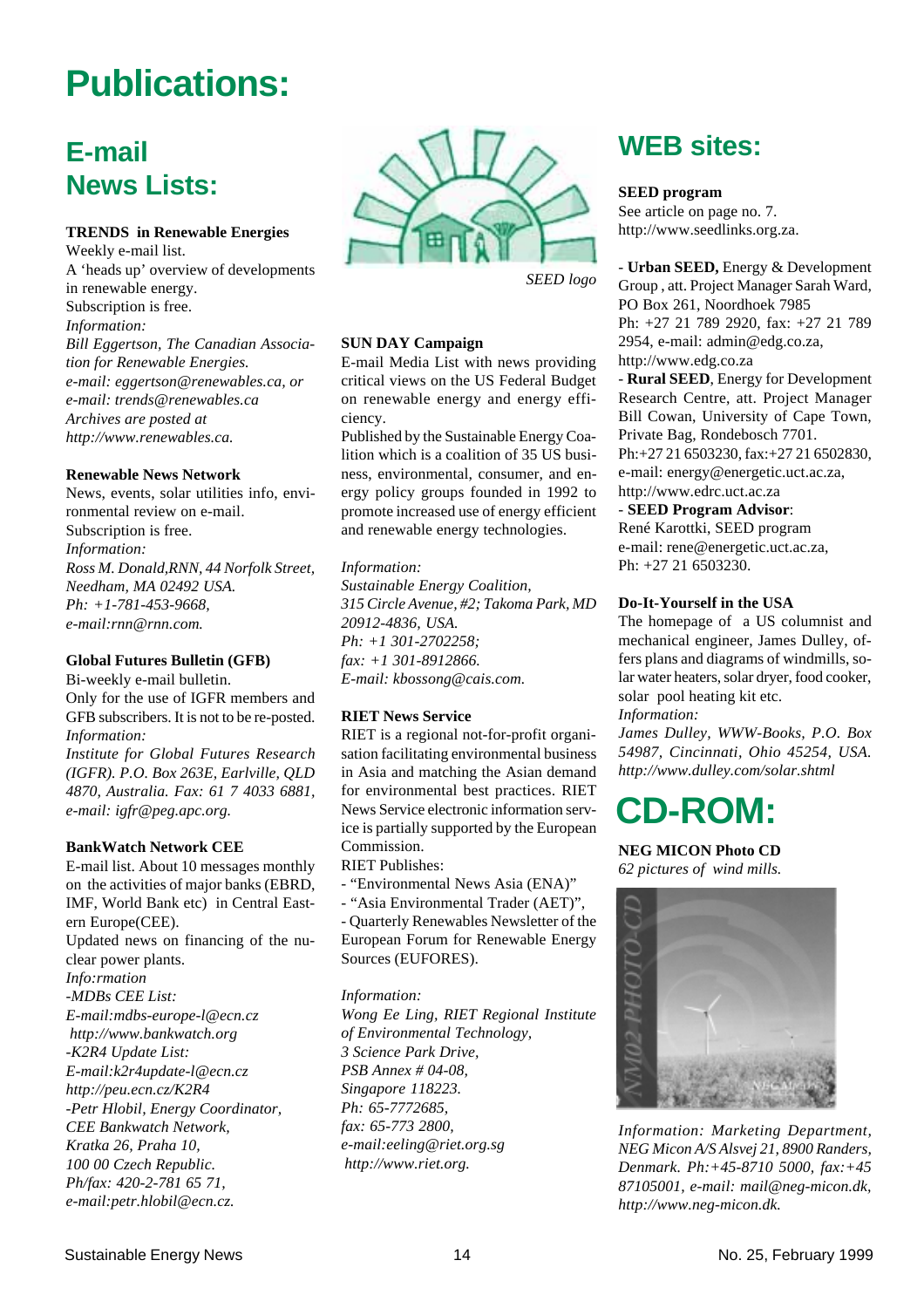# **EVENTS**

#### *May 25-27, 1999* **SUSTAIN '99, Amsterdam, Holland**

The World Sustainable Energy Trade Fair: Exhib. & Conf., EU Renewable Energy Campaign to "Take Off" *Info: European Marketing Ltd. PO Box 259, Bromley, Kent, BRI IZR, UK. Ph: +44-181-289-8989, fax: +44-181-289-8484, e-mail:sustain@emml.co.uk,http://www.emml.com*

#### *May 31- June 6, 1999*

#### **Business and Investment for Renewable Energy in Russia, Moscow, Russia**

*Info: Intersolarcenter, 2, 1st, Veshniakovsky proezd, Moscow 109456, Russia. Ph: +7-095-171-9670, fax: +7-095-171-9670, e-mail: intersolar@glas.apc.org.*

*June 3-4, '99, San Francisco, CA USA October 7-8, '99, Atlanta, GA USA December 2-3, '99, Washington DC, USA* **How to Buy Electricity and Other Energy Services Under Deregulation**

*Info: American Management Association, Ph: +1-800-262-9699; fax: +1-518-891-0368, e-mail:cust\_serv@amanet.org, http://www.amanet.org*

#### *June 8-11, 1999*

#### **WREC '99 Kuala Lumpur, Malaysia** World Renewable Energy Congress

*Info: Secretariat, 3rd Floor, 78 Jalan SS 22/21, Damansara Jaya, 47400 Petaling Jaya, Selangor, Malaysia. Ph: +60-3-7172612/13, fax: +60-3-7172616, e-mail:transe@tm.net.my.*

#### *June 12-17, 1999*

#### **Solar'99 Growing Market, Main, USA** 28th Annual ASES Conference.

*Info: American Solar Energy Society (ASES), 2400 Central Ave., Suite G1 Boulder, CO 80301, USA. Ph: +1-303-4433130, fax: +1-303-4433212, e-mail: ases@ases.org.http://www.ases.org/solar*

#### *June 14-15, 1999*

**Implementing Kyoto Protocol, London, UK** *Info:The Royal Institute of International Affairs, Chatham House, 10 St. James's Square, London SWIY 4 LE, UK. Ph: +44-171-957 5700, fax:+44-171-3212045, e-mail:gwright@riia.org.*

#### **June 14-27, 1999**

#### **International Biogas Training Course**

*Info: Hu Rongdu, Asia-Pacific Biogas Research & Technology Center (BRTC), 4-13 Renmin Nan road, Chengdu 610041, China. Ph: +86 28 5222658, fax:+86 28 5227610, e-mail:obrtc@shell.scsti.ac.cn, brtc@bigfoot.com.* **Gratis training, food and accomodation!** *June 15-18, 1999*

#### **ACEEE Summer Study, Saratoga Springs NY, USA**

*Info: American Council for an Energy-Efficient Economy (ACEEE), 1001 Connecticut Ave., NW Suite 801, Washington DC 20036, USA. Ph: +1-202-429-8873, fax: 1-202-4292248, e-mail: conf@aceee.org, http://aceee.org/.*

#### *June 16-18, 1999*

#### **Pan-European Environment & Health Ministerial Conference, London, UK**

*- Climate Network Europe, 42 rue de Taciturne, 1000 Bruxelles, Belgium. Ph: +32-2-2310180, fax: +32-2-2305713,e-mail:canron@gn.apc.org, - ECO-Forum, Att. Gaudenz Silberschmidt, e-mail: gaudenz.silberschmidt@student.unisg.ch See article in issue no. 24 page 6.*

#### *June 20-23, 1999*

#### **Windpower ´99 AWEA, Vermont, USA**

*Info: American Wind Energy Association (AWEA), 122 C Street, NW, 4th Floor, Washington DC, 20001, USA. Ph: +1-202-383-2500, fax: + 1- 202-383-2505, e-mail: laura\_keelan@awea.org.*

#### *June 21-24, 1999* **International Conference on Wind Energy, Copenhagen, Denmark**

*Info: Danish Maritime Institute, Hjortekarsvej 99, 2800 Lyngby, Denmark. Ph: +45-45-879325, fax: +45-45-879333, e-mail: icwe99@danmar.dk.*

#### *July 4-9, 1999*

#### **ISES Solar World Conference, Jerusalem, Israel**

*Info: PO Box 50006, Tel Aviv 61500, Israel. Ph: +972-3-514-0000, fax: +972-3-514-0077, e-mail:ises99@kenes.com. http//tx.technion.ac.il/~meryzse/ises99.html.*

#### *July 6-9, 1999*

**Constitutive Meeting of the African Solar Council, Dakar, Senegal** *Info: See article in this issue on page no 7.*

#### *July 17-August 1 -November 21, 1999*

**Environmental Impact Assessment Training Course, Tanzania** *Info: FED/ INFORSE Secretariat See article in this issue on page no. 7*

#### *July 12-23, 1999*

#### **SUN Summer Study Energy Policy** *Info: Central European University, Nádor u. 9, Budapest, Hungary 1051,Hungary. Ph: +36-1- 3273069,/-3273811, fax.: +36-1-327 3124, e-mail: summeru@ceu.hu, http://www.ceu.hu/.* **See article in issue no. 23 on page no. 12.**

#### *August 11-14, 1999*

#### **North Sun'99, Edmonton, Canada** 8th Int. Conf. Solar Energy in High Latitudes & the 25th Conf. of SESCI. *Info: The Solar Energy Society of Canada (SESCI),116 Lisgar str., Suite 702, Ottawa, Ont. K2P 0C2, Canada. Ph: +1-613-2344151, fax:+1-613-2342988, e-mail: sesci@cyberus.ca, http://www.solarenergysociety.ca.*

#### *September 15-16, 1999*

**Global Conference on Renewable Energy Island, Ærø, Denmark** *Info: FED/INFORSE Secretariat See article in this issue on the back page.*

#### *September 4-10, 1999*

#### **Renewable Energy: Advancing Technology for Industrialization & Sustainable Development, Brighton, UK** *Info: World Renewable Energy Network,UK.*

*Ph: +44-1189611365, fax: +441189611365, http://www.wrenuk.co.uk/renew/renew.html*

#### *September 22-26, 1999*

**Husum Wind '99, Husum, Germany** *Info: Osterwungweg 2, 25813, Husum Germany. Ph: +49-841-8355-0, fax: +49-4841-8355-55, e-mail:peter@wellmann.allcon.com.*

#### *September 25 - October 3, 1999* **PLEA 1999, Brisbane, Australia**

16th Int'l Conf. on Passive & Low En-

ergy Architecture, workshops, tours. *Info: Sally Brown, The University of Queensland, Brisbane, 4072 Australia. Ph: +61-7-33656360, +61-7-33657099, e-mail: sally.brown@mailbox.uq.edu.au.*

#### *October 17-26, 1999*

#### **Solar Challenge, Adelaide, Australia**

Electric & Solar Vehicle Conf., & Race. *Info: PO Box 8178, Station Arcade, Adelaide SA 5000, Australia.*

*Ph: +61-8-83873877, fax: +61-8-83226290, e-mail:myriad@wsc.org.au,http://www.wsc.org.au/*

#### *November 2-5, 1999*

#### **Environment '99, Guangzhou, China**

*Info: Stefanie Niebuhr, Gima Exhib. & Conf., Heidenkampsweg 51, 20097 Hamburg, Germany. Ph:+49-40-23524341, fax: +49-40-23524403.*

#### *January 24-28, 2000* **WCEC 2000**

World Clean Energy Conference *Info: World Sustainable Energy Coalition, Kellerweg 38, CH-8055, Zürich. Ph: +41-1-4630226, fax: +41-1-4630252.*

#### *April 22, 2000*

#### **Earth Day 2000**

*Info: Att. Mark Dubois, 91 Marion str., Seattle, WA 98104, USA. Ph: +1-206-2640114, fax:+1- 206- 6821184, e-mail:worldwide@earthday.net http://www.earthday.net.*

#### *May 1-5, 2000*

#### **16th European PV Energy Conference and Exhibition Glasgow, UK.**

*Info: WIP, Sylvensteinerstrasse 2, 81369, München, Germany. Ph: +49-89-720-1235, fax: +49-89-720-1291, http://www.wip.tnet.de/*

#### *June, 2000*

#### **EXPO 2000, Hannover, Germany**

*Info: Thurnithistr. 2, 30519 Hannover, Germany. Ph: +49-511-8404332, fax: +49-511-8404440, e-mail: hubrich@expo2000.de. See article in the issue no. 22*

#### *June 19-22, 2000*

**EUROSUN, Copenhagen, Denmark** *Info: Danish Solar Energy Society, DANVAK, Ørholmvej 40B, 2800 Lyngby, Denmark. Ph:+45-45 877611, fax:+45-45-877677, e-mail: info@danvak.dk.*